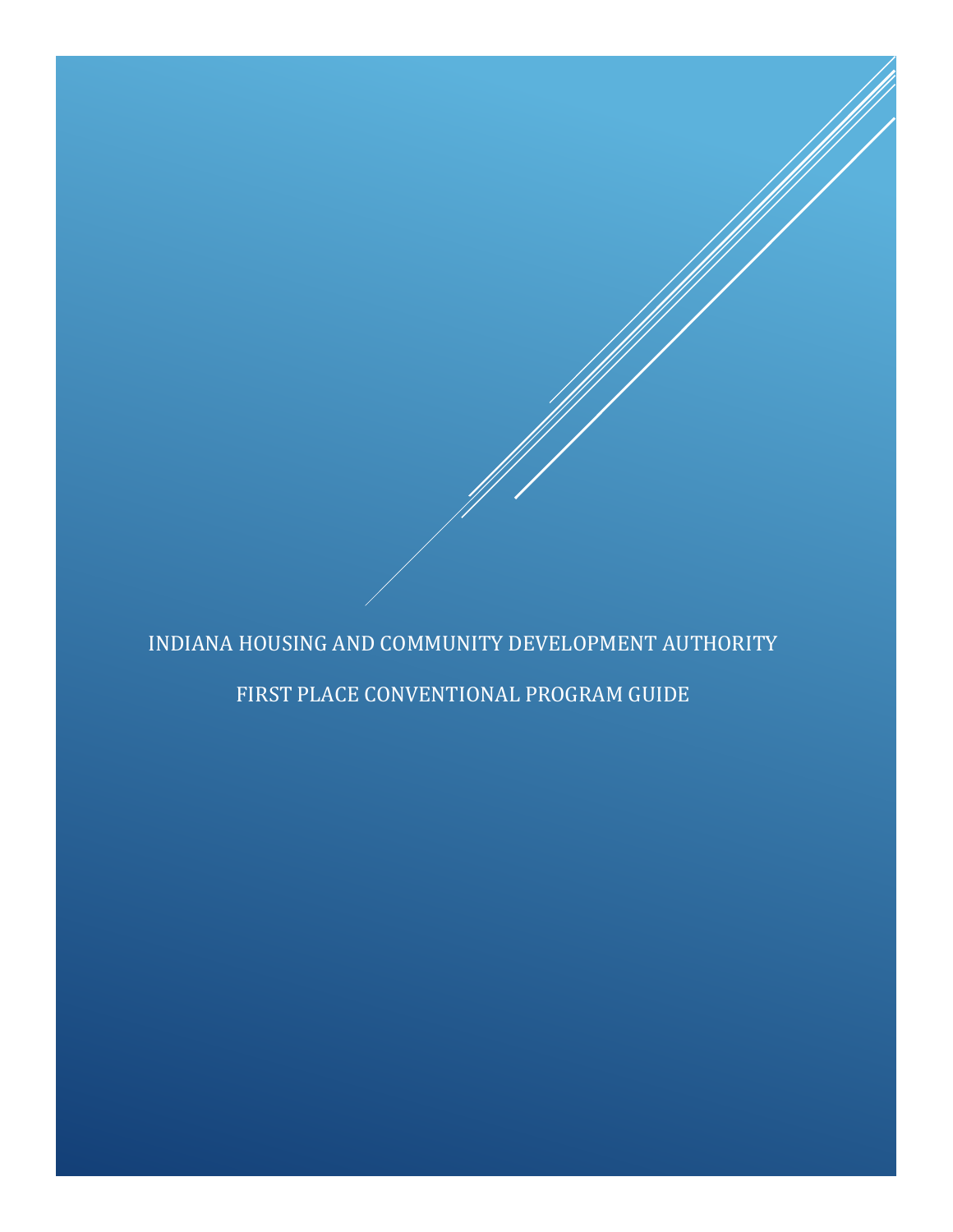## **INDIANA HOUSING AND COMMUNITY DEVELOPMENT AUTHORITY FIRST PLACE CONVENTIONAL PROGRAM TABLE OF CONTENTS**

| <b>PREAMBLE</b>                                                                                                                                                      | <b>PAGE</b> iii |
|----------------------------------------------------------------------------------------------------------------------------------------------------------------------|-----------------|
| <b>DEFINITIONS</b>                                                                                                                                                   | <b>PAGE</b> iv  |
| <b>EXECUTIVE SUMMARY</b>                                                                                                                                             | <b>PAGE vi</b>  |
| <u>SECTION 1</u>                                                                                                                                                     |                 |
| <b>GEOGRAPHIC ELIGIBILTY</b><br>1. Explanation of Target & Non-Target Areas<br>2. Indiana Targeted Areas                                                             | PAGE 9          |
| <b>SECTION 2</b>                                                                                                                                                     |                 |
| <b>MORTGAGOR ELIGIBILITY</b><br>1. Definition of First-Time Homebuyer<br>2. Explanation of Ownership Interest<br>3. Definition of Income Eligibility<br>Aliens<br>4. | <b>PAGE 12</b>  |
| <b>SECTION 3</b>                                                                                                                                                     |                 |
| <b>SUBJECT PROPERTY ELIGIBILITY</b><br>Type of Properties Allowed<br>1.<br>2. Acquisition Cost<br><b>Eligibility Requirements</b><br>3.                              | <b>PAGE 14</b>  |
| <b>SECTION 4</b>                                                                                                                                                     |                 |
| <b>MORTGAGE FINANCING ELIGIBILITY</b><br>Mortgage Financing Eligibility<br>1.<br>Notes Regarding Mortgage Financing<br>2.                                            | <b>PAGE 16</b>  |
| <b>SECTION 5</b>                                                                                                                                                     |                 |
| <b>RECAPTURE TAX</b>                                                                                                                                                 | <b>PAGE 17</b>  |
| <b>SECTION 6</b>                                                                                                                                                     |                 |
| <b>INTEREST RATE CHANGES</b><br><b>Interest Rate Change</b><br>1.<br>2.<br>Notification of Rate Change                                                               | <b>PAGE 22</b>  |
| <b>SECTION 7</b>                                                                                                                                                     |                 |
| <b>FEE SCHEDULE</b><br>1. Reservation Fees<br>2.<br><b>Extension Fees</b><br>3.<br><b>Reinstatement Fees</b>                                                         | <b>PAGE 23</b>  |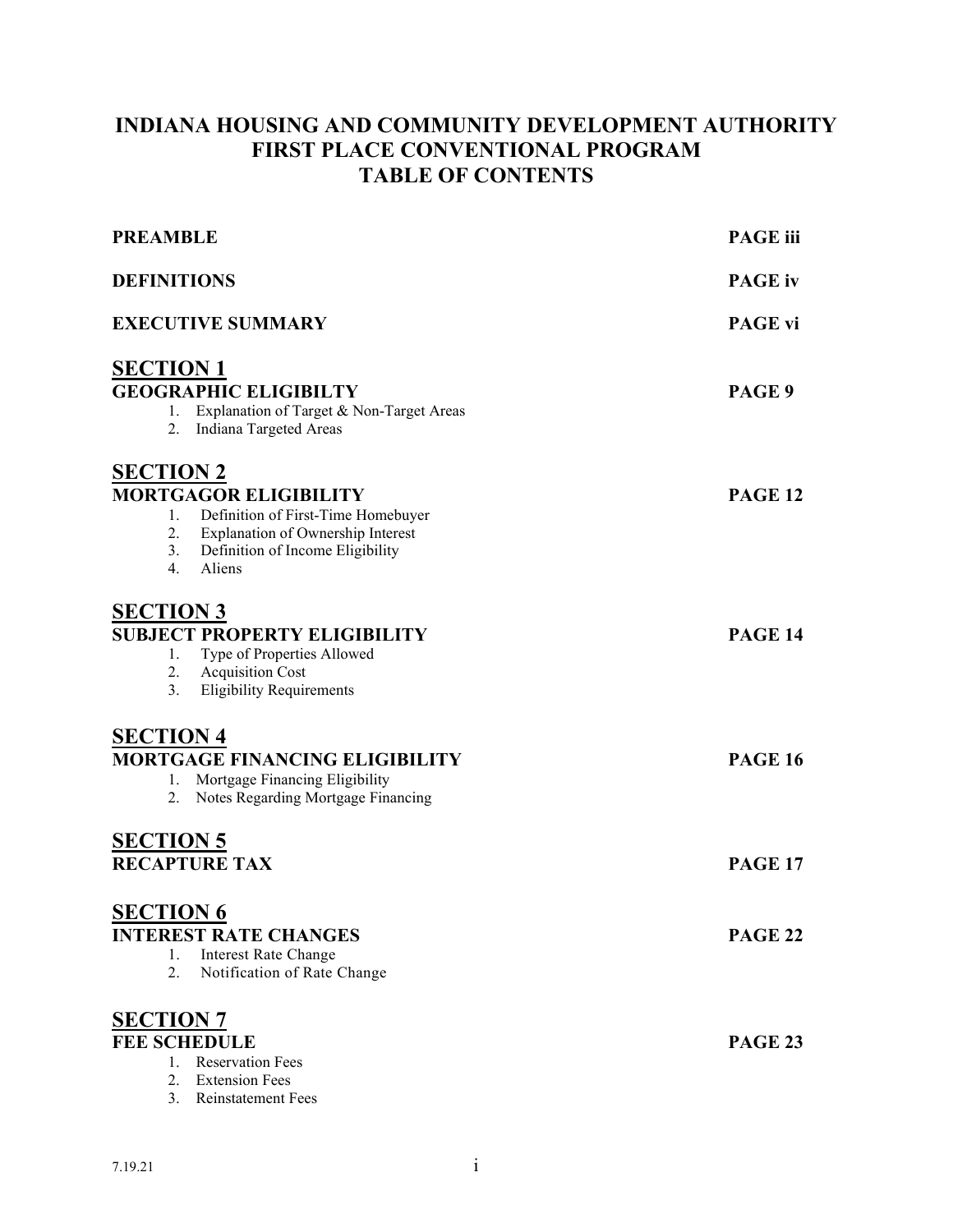| 4.<br>5.          | Participating Lender Compensation<br>Origination and Allowable Participating Lender Fees |                |
|-------------------|------------------------------------------------------------------------------------------|----------------|
| <b>SECTION 8</b>  |                                                                                          |                |
|                   | <b>RESERVATION PROCEDURE</b>                                                             | <b>PAGE 24</b> |
| 1.                | Preliminary Eligibility Review                                                           |                |
| 2.                | <b>Reservation Request</b>                                                               |                |
| 3.                | Modifications                                                                            |                |
| 4.                | Transfer of a Reservation (Mortgagor)                                                    |                |
| 5.                | Transfer of a Reservation (Participating Lender)                                         |                |
| 6.                | Participating Lender's Cancellation of a Reservation                                     |                |
| <b>SECTION 9</b>  |                                                                                          |                |
|                   | PRE-APPROVAL UPLOAD                                                                      | <b>PAGE 26</b> |
| 1.                | Submission                                                                               |                |
| 2.                | Pre-Approval Upload (Approval)                                                           |                |
| 3.                | Pre-Approval Upload (Incomplete)                                                         |                |
| <b>SECTION 10</b> |                                                                                          |                |
|                   | DOWN PAYMENT ASSISTANCE (DPA)                                                            | <b>PAGE 28</b> |
|                   |                                                                                          |                |
| 1.<br>2.          | Second Mortgage<br>Second Mortgage Execution Information                                 |                |
|                   | 3. Requesting DPA Funds                                                                  |                |
| 4.                | <b>Intermediary Disbursements</b>                                                        |                |
|                   |                                                                                          |                |
| <b>SECTION 11</b> |                                                                                          |                |
|                   | <b>CLOSING PACKAGE UPLOAD</b>                                                            | <b>PAGE 30</b> |
| $1_{\cdot}$       | Due Date                                                                                 |                |
| 2.                | Submission                                                                               |                |
|                   | 3. Closing Package Upload Approval                                                       |                |
| 4.                | Closing Package Upload Incomplete                                                        |                |
| <b>SECTION 12</b> |                                                                                          |                |
|                   | <b>CANCELLED/REJECTED/TERMINATED LOANS</b>                                               | <b>PAGE 32</b> |
| $1_{\cdot}$       | Cancellation                                                                             |                |
| 2.                | Denied Reservation                                                                       |                |
| 3.                | <b>Permanent Termination Policy</b>                                                      |                |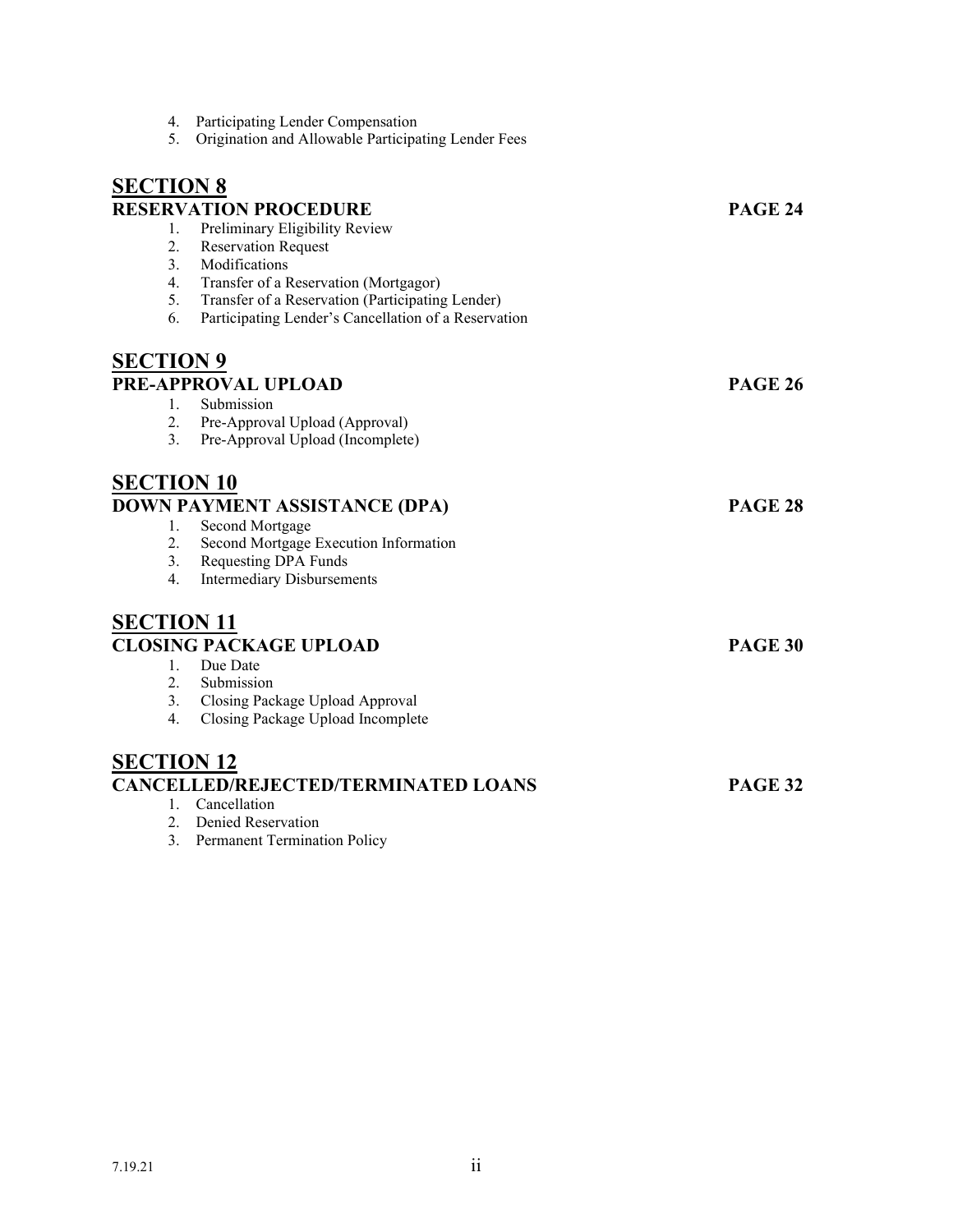### **INDIANA HOUSING AND COMMUNITY DEVELOPMENT AUTHORITY FIRST PLACE CONVENTIONAL PROGRAM PREAMBLE**

The First Place Conventional Program is a conventional thirty (30) year fixed rate program offered by IHCDA that assist the mortgagor with Down Payment Assistance (DPA) on the purchase of a single-family home. The First Place Conventional Program can be financed as either a Fannie Mae ("FP MAE") or Freddie Mac ("FP MAC") loan. The First Place Conventional Program provides DPA in an amount not to exceed six percent (6.0%) of the lower of the Subject Property's purchase price or appraised value. These loans must meet the requirements set forth in this Program Guide, the Master Servicer and either Fannie Mae or Freddie Mac, whichever of the two is appropriate.

Due to the variations in the type of financing that can be provided through this Program, it is important that you not only review the requirements set forth in this Program Guide, but also review the requirements of Fannie Mae or Freddie Mac (whichever of the two is appropriate), and the Master Servicer.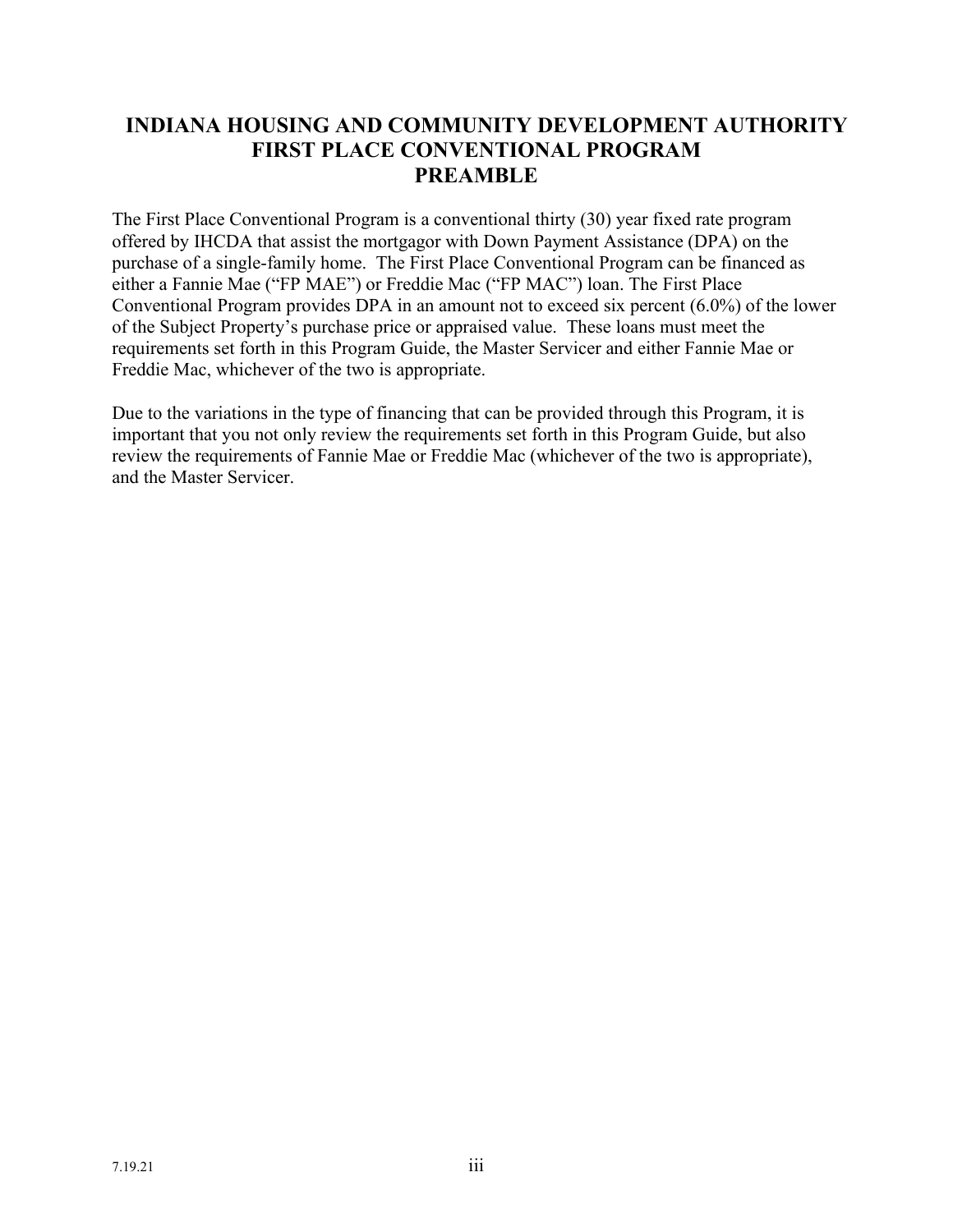### **INDIANA HOUSING AND COMMUNITY DEVELOPMENT AUTHORITY FIRST PLACE CONVENTIONAL PROGRAM DEFINITIONS**

"Accessory Unit" is typically an additional living area independent of the primary dwelling unit, and includes a fully functioning kitchen and bathroom.

"Acquisition Cost" shall have the meaning set forth in Section 3 of this Program Guide.

"Affordability Period" is the time between the closing date and the end of the full nine (9) years after the execution of the second mortgage (DPA  $2<sup>nd</sup>$  mortgage).

"AMI" is the Area Median Income and the program being utilized by the Mortgagors determines which AMI to review for compliance.

"Commitment Expiration Date" means the date on which IHCDA's commitment under the Program expires.

"Co-Mortgagor" means any additional individual(s), in addition to the primary Mortgagor, meeting the qualifications of the First Place Conventional Program, who is responsible for any primary and secondary liability associated with the Subject Property and as the context requires, for which the Subject Property is their primary residence.

"Conventional financing" means financing provided through either the Federal National Mortgage Association ("Fannie Mae") home loan program or the Federal Home Loan Mortgage Corporation ("Freddie Mac") home loan program.

"CreditSmart" is a homebuyer educational class that is accepted by Freddie Mac.

"Date of Closing" is the closing date listed on the Closing Disclosure signed by the borrower(s) at closing.

"DPA" means down payment assistance.

"DTI" is the debt-to-income ratio of the Mortgagor or debt/income.

"Federal Recapture Tax" has the meaning set forth in Section 5 of this Program Guide.

"First-Time Homebuyer" is an individual who has not, at any time during the three (3) years preceding the date of the loan closing, had a present ownership interest in his or her principal residence.

"FP MAC" means the First Place Conventional Program utilizing Freddie Mac conventional financing.

"FP MAE" means the First Place Conventional Program utilizing Fannie Mae conventional financing.

"Framework" is a homebuyer educational class accepted by both Fannie Mae and Freddie Mac.

"GSE" means Government Sponsored Enterprise, there are three separate and distinct GSE's, which include "Ginnie Mae", "Fannie Mae" and "Freddie Mac".

"IHCDA" means Indiana Housing and Community Development Authority.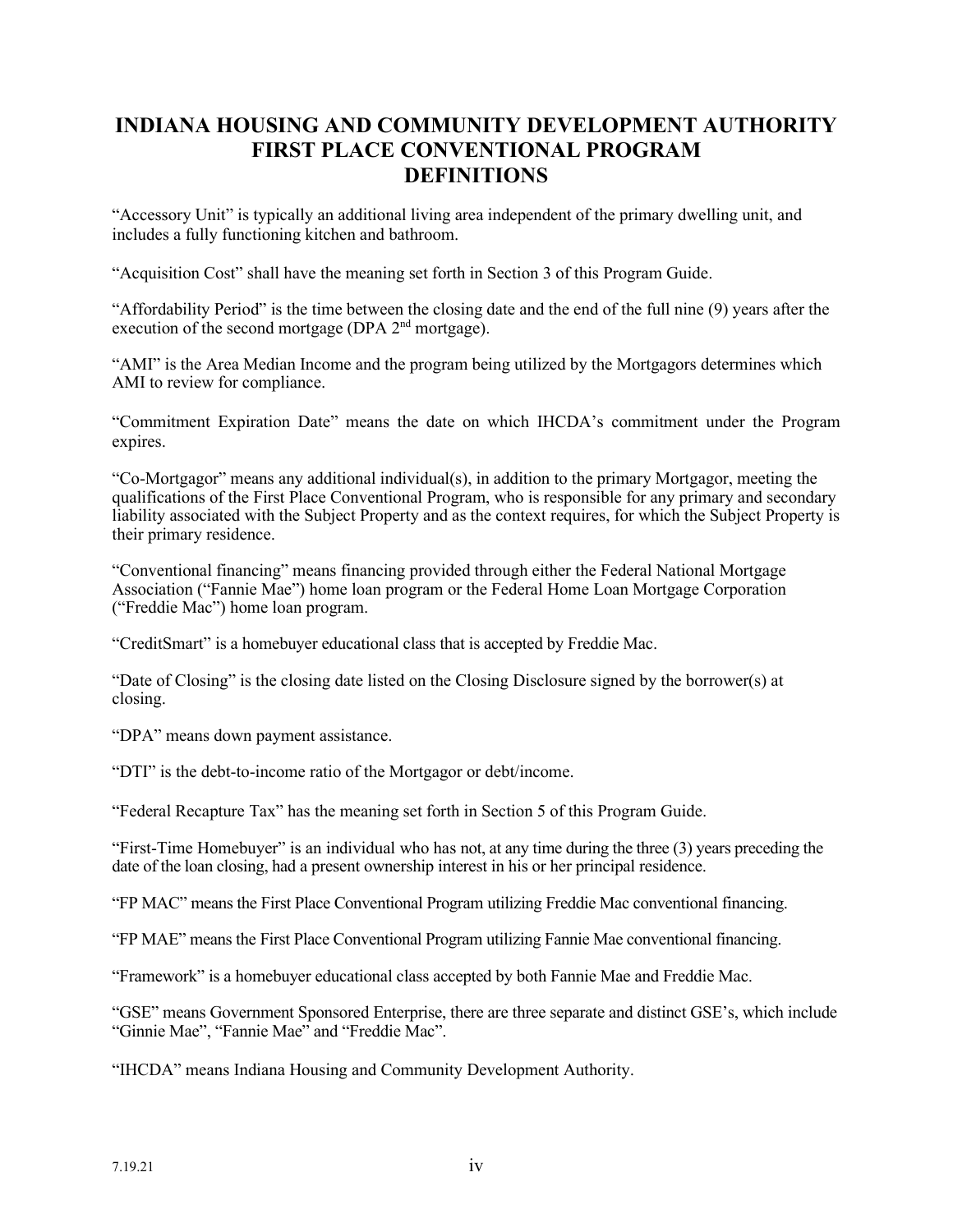"IHCDA Online" means the online system used by IHCDA and participating lenders to access, manage and verify the program being utilized.

"Master Servicer" means US Bank, N.A.

"Mortgagor" means any individual(s) meeting the qualifications of the First Place Conventional Program, who is responsible for any primary and secondary liability associated with the Subject Property.

"MOSA" means Mortgage Origination and Sales Agreement.

"Participating Lender" means a lender that has signed the IHCDA Universal Mortgage Origination and Sale Agreement (MOSA).

"Program" means the First Place Conventional Program, distinctions (FP MAC or FP MAE) associated with the type of financing will be noted with the identifiers listed above.

"Program Guide" means this IHCDA First Place Conventional Program Guide, distinctions (FP MAC or FP MAE) associated with the type of financing will be noted with the identifiers listed above.

"Purchase Agreement" means an agreement to purchase real property between, at a minimum, the seller of such property and the Mortgagor.

"Qualified Census Tract" (QCT) has the meaning set forth in Section 1 of this Program Guide.

"Recapture Amount" has the meaning set forth in Section 5 of this Program Guide.

"Relock" means that the interest rate of a loan will need to be re-established at the higher of the current interest rate and the original interest rate.

"Second Mortgage" has the meaning set forth in Section 10 of this Program Guide.

"Single-Family Dwelling" is a structure designed for residential use by one family, or a unit so designed, whose owner owns, directly or through a non-profit cooperative housing organization, an undivided interest in the underlying real estate, including property owned in common with.

"Subject Property" is the property the Mortgagors are purchasing and will reside in.

"Targeted Area" has the meaning set forth in Section 1 of this Program Guide.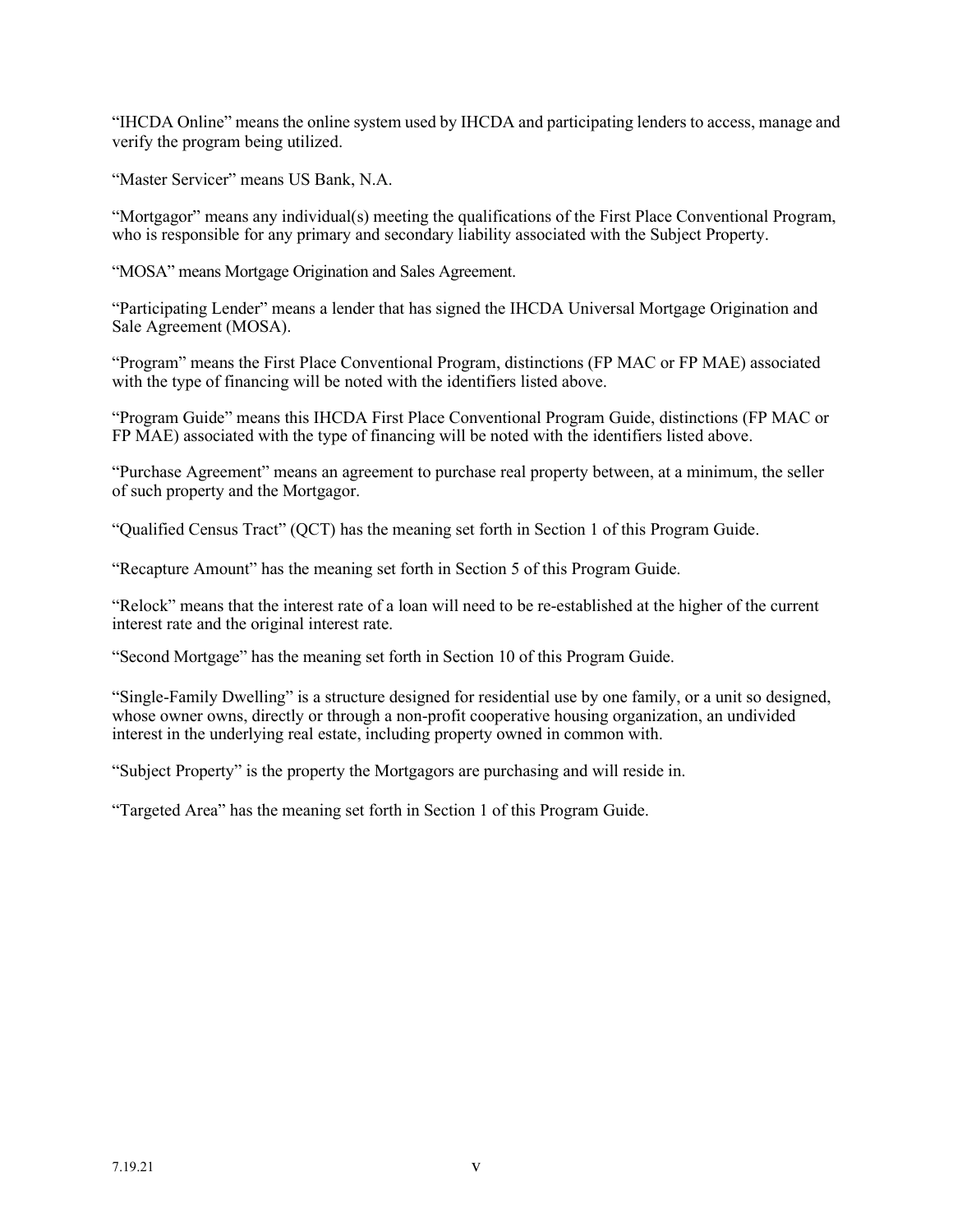### **INDIANA HOUSING AND COMMUNITY DEVELOPMENT AUTHORITY FIRST PLACE CONVENTIONAL PROGRAM EXECUTIVE SUMMARY**

What a Participating Lender should know about a Mortgagor and their home:

- 1. Both IHCDA and the Participating Lender reserve their rights to request any additional documentation needed to make an accurate determination on any given file.
- 2. IHCDA cannot email, fax or mail any document, including any mortgage documents provided by the Participating Lender containing the Mortgagor's Social Security Number.
- 3. Reservations for loans will only be taken Monday through Friday between the hours of 9:00 am and 5:00 pm (EDT).
- 4. A rate sheet will appear in IHCDA Online when a Participating Lender reserves a loan.
- 5. All reservations must be for either Fannie Mae or Freddie Mac thirty (30) year fixed rate mortgages.
- 6. All loans must be underwritten to and meet GSE, IHCDA and the Master Servicer guidelines.
- 7. The Mortgagor(s) must be a first-time homebuyer unless purchasing in a designated Targeted Area.
- 8. The "Framework" homeownership education online training is required for all Fannie Mae loans, which can be found at [https://www.frameworkhomeownership.org/get-started/homebuyer-education.](https://www.frameworkhomeownership.org/get-started/homebuyer-education)
- 9. The "CreditSmart" homeownership education online training is accepted for all Freddie Mac loans, which can be found at [https://sf.freddiemac.com/working-with-us/creditsmart/overview.](https://sf.freddiemac.com/working-with-us/creditsmart/overview)
- 10. Freddie Mac will accept either the "Framework" or the "CreditSmart" educational certificate, but one or the other is required.
- 11. A Mortgagor must not have had an ownership interest in his or her principal residence within the past three (3) years. This restriction is waived for Mortgagor who purchase in targeted areas and when the Mortgagor is an eligible Veteran.
- 12. Household size will be determined by the number of Mortgagor(s), along with dependents listed on the Uniform Residential Loan Application (URLA Form 1003) and any/all individuals expected to cohabitate in the residence.
- 13. The Mortgagor(s) must meet special income guidelinesset forth in Section 2 of this Program Guide. Furthermore, income limits vary by county and are dependent on family size.
- 14. Household income will be determined for Mortgagor and Co-Mortgagor(s) only based off qualifying Gross Annual Income provided by the Participating Lender on the Uniform Residential Loan Application (URLA Form 1003) and the required supplement thereto, if any.
- 15. Participating Lender must disclose all forms of qualifying income for Mortgagor and Co-Mortgagor(s) on the Uniform Residential Loan Application (URLA Form 1003), including any required supplement, thereto and as described in Section  $\hat{2}$  of this program guide.
- 16. The cost of purchasing the home must fall under the federally determined acquisition limits. Acquisition limits vary by county.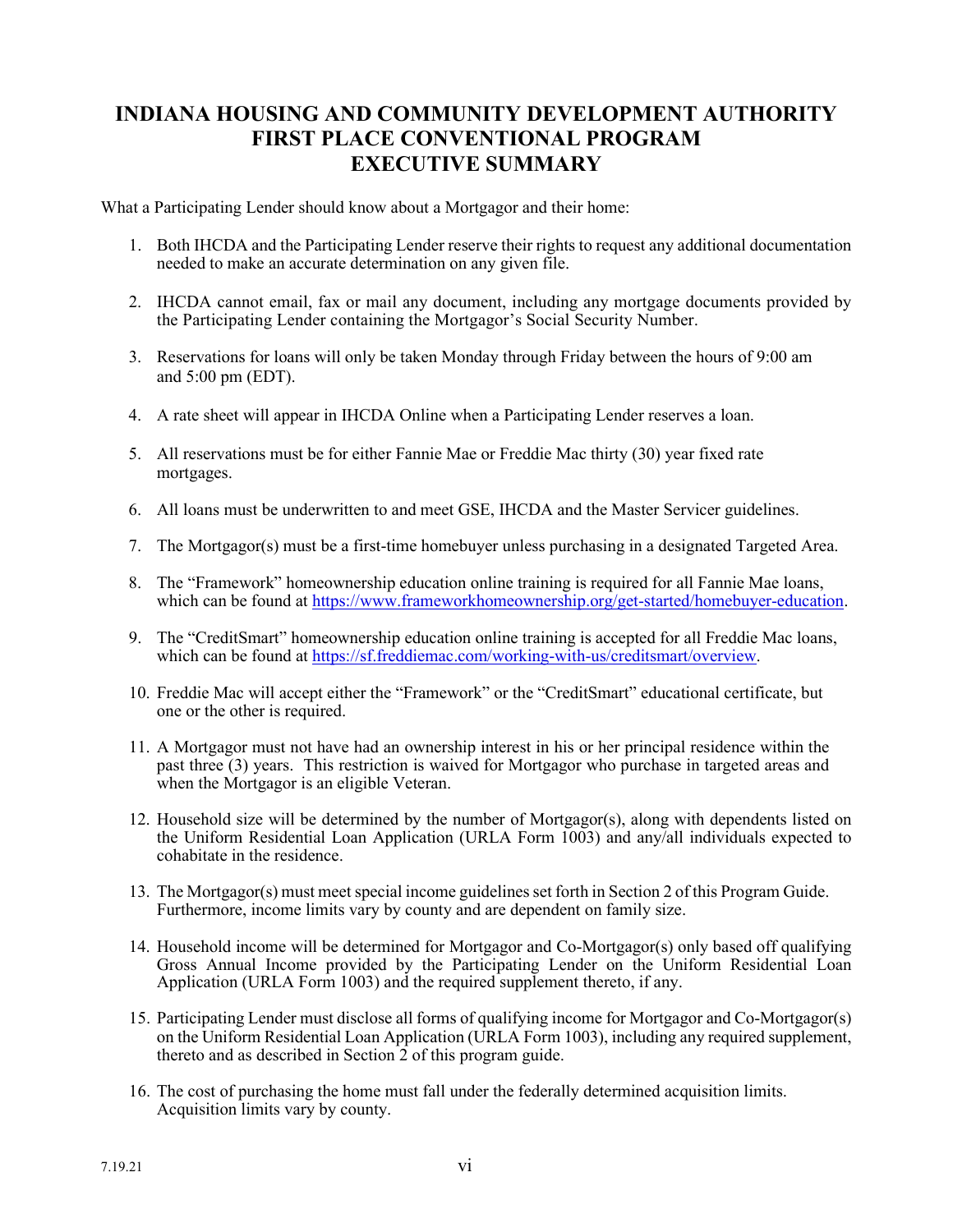- 17. The property may only be a one (1) unit dwelling.
- 18. The home must be used as the Mortgagor's principal residence.
- 19. The Auxiliary Unit Affidavit is to be used when an in-law quarters or an additional living space is included within the Subject Property.
- 20. If a Mortgagor is purchasing a property that he or she is renting or has rented previously, the Participating Lender must supply a current lease agreement, purchase agreement, appraisal and a thirty-six (36) month chain of title with the IHCDA Affidavit. If there is no current lease agreement, then a submission of a signed buyer/seller agreement encompassing all terms of the rental agreement is required. The buyer/seller agreement may be submitted in lieu of the lease agreement, from the time the buyer has occupied the rental. In addition, no amount of the rent paid can be applied towards the lowering of the purchase price and/or cannot be used towards the purchase of the property in any fashion; provided however, that the foregoing shall not prevent the financing of a land contract (as described herein).
- 21. An IHCDA Mortgage Rider is required.
- 22. Federal Recapture Tax may apply.
- 23. Mortgagor and Co-Mortgagor tax transcripts are required.
- 24. The purchase price of the property cannot exceed the fair market value (appraised value).
- 25. If originating a Fannie loan, Desktop Underwriter (DU) must be used.
- 26. If originating a Freddie loan, Loan Product Advisor (LPA) must be used.
- 27. The Mortgagor(s) must have a minimum FICO credit score that meets the requirement set forth by the Master Servicer. Verification of current FICO credit scores, for Conventional financing, must be verified with the Master Servicer**.**
- 28. The maximum debt to income ratio (DTI) must meet the requirements set forth by the Master Servicer. Verification of the current DTI, for Fannie Mae and Freddie Mac conventional financing, must be verified with the Master Servicer.
- 29. DPA may be used for down payment assistance, closing costs, and pre-paids.
- 30. The amount of DPA cannot exceed six percent (6%) of the lower of the purchase price or appraised value.
- 31. A Mortgagor may contribute additional cash resources for down payment and closing costs.
- 32. A Mortgagor using DPA funds is not eligible to receive any cash back at closing, except what can be documented as an investment made by the Mortgagor.
- 33. This program does have a Second Mortgage and Promissory Note.
- 34. The DPA funds will be funded directly by IHCDA once the loan has reached the stage of Committed "Approved". The Participating Lender is required to input the Title Insurance Company's ACH/routing information into IHCDA Online when the loan has reached the Committed "Approved" stage. The funds will be ACH/wired to the Title Company closing the loan. Please allow forty-eight (48) business hours for wire disbursements (one (1) day for disbursement and an additional day to verify funds being received by the Title Company). Wires are processed once, daily.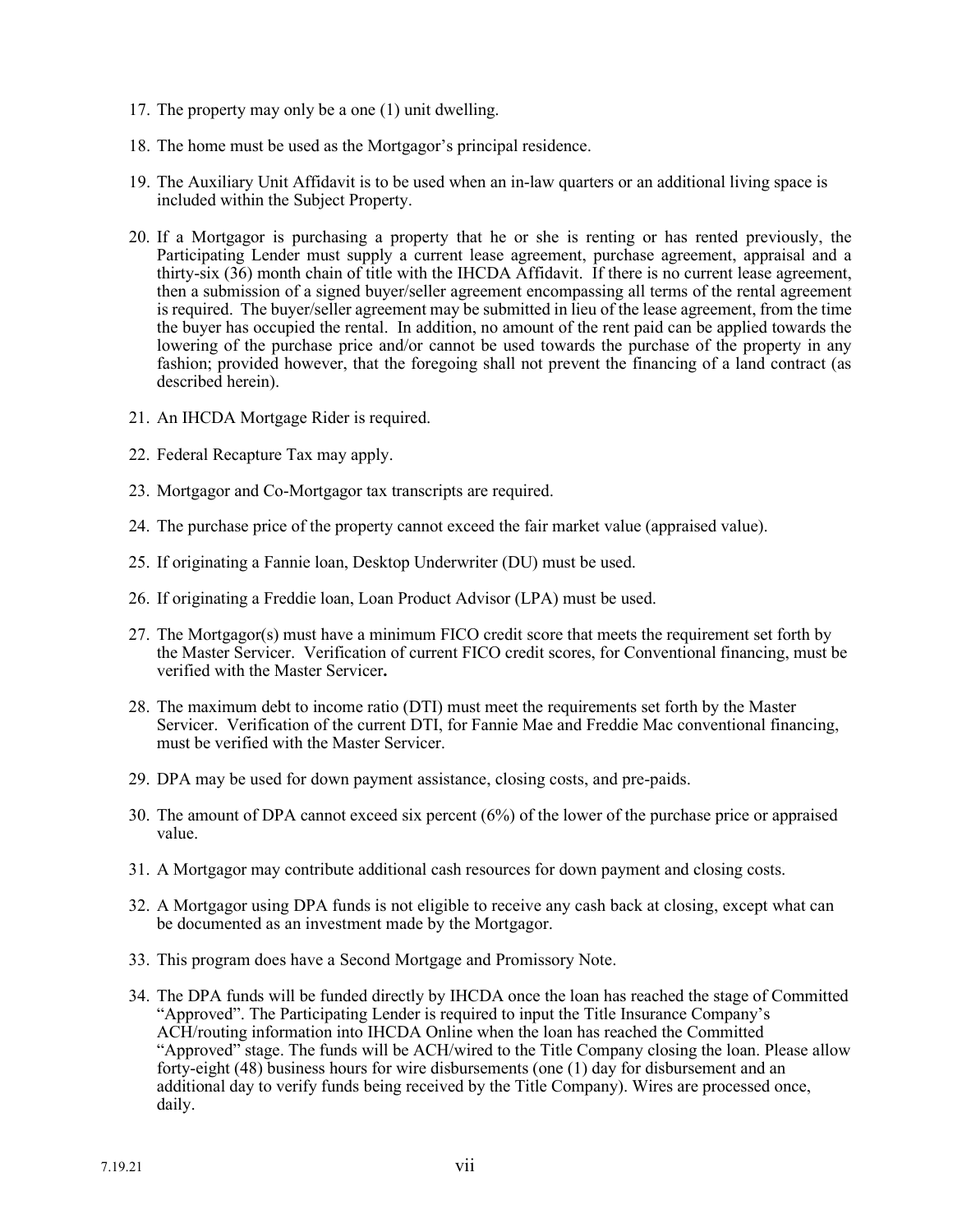- 35. If the loan does not close within three (3) business days of the original closing date, the Participating Lender must return the funds associated with the Second Mortgage to IHCDA. In addition, if the Master Servicer is unable to purchase the loan, the Participating Lender must return the funds associated with the Second Mortgage to IHCDA within thirty (30) days after receiving notification from the Master Servicer that it is unable to purchase the loan.
- 36. The Participating Lender is not allowed to fund the DPA at the time of closing. A refund of the DPA from IHCDA to the Participating Lender is not allowed. If the Participating Lender funds the DPA, the loan is out of compliance and the Participating Lender must return the DPA funds IHCDA has provided, if sent, and the Participating Lender will be assigned the Second Mortgage and the loan will be terminated.
- 37. The Mortgage may not be closed prior to the Committed "Approved" date shown in IHCDA Online. If there is a violation of the foregoing, the originating Participating Lender shall retain the First Mortgage. If the First Mortgage is not purchased by the Master Servicer or sub-servicer, for any reason, the originating Participating Lender shall retain the First Mortgage.
- 38. The maximum amount that can be charged on each loan with respect to origination fees will be limited to one percent (1%) regardless who is paying it. In addition, the maximum amount a lender may charge in lender fees will be limited to one thousand two hundred dollars (\$1,200), without respect to who is paying them.
- 39. If a loan is refinanced, foreclosed upon, or sold during the Affordability Period, as defined in Section 10 of this Program Guide, the Second Mortgage is due and payable in full immediately.
- 40. The reservation fee for reserving a loan through the Program is a flat fee of \$100.00.
- 41. Co-signers of the Mortgagor are not allowed.
- 42. Participating Lender must advise each Mortgagor of the importance of obtaining an independent home inspection for any home it plans to purchase in accordance with the Master Servicer, Fannie Mae and Freddie Mac guidelines.
- 43. Final Approval from IHCDA and purchase by the Master Servicer must occur by the Commitment Expiration Date (60 days from the date of reservation).
- 44. If there are any conflicts between the GSE guidelines and the Program guidelines, please contact IHCDA. IHCDA will also address all questions regarding tax compliance. All other questions should be directed to the Master Servicer.
- 45. Any employee, agent, or associate of the Participating Lender caught forging or altering documentation or otherwise misrepresenting information will be suspended from the Program and the pertinent information will be turned over to the proper state and local authorities.
- 46. IHCDA strongly encourages Participating Lenders to print this program guide from <https://www.in.gov/ihcda/4117.htm>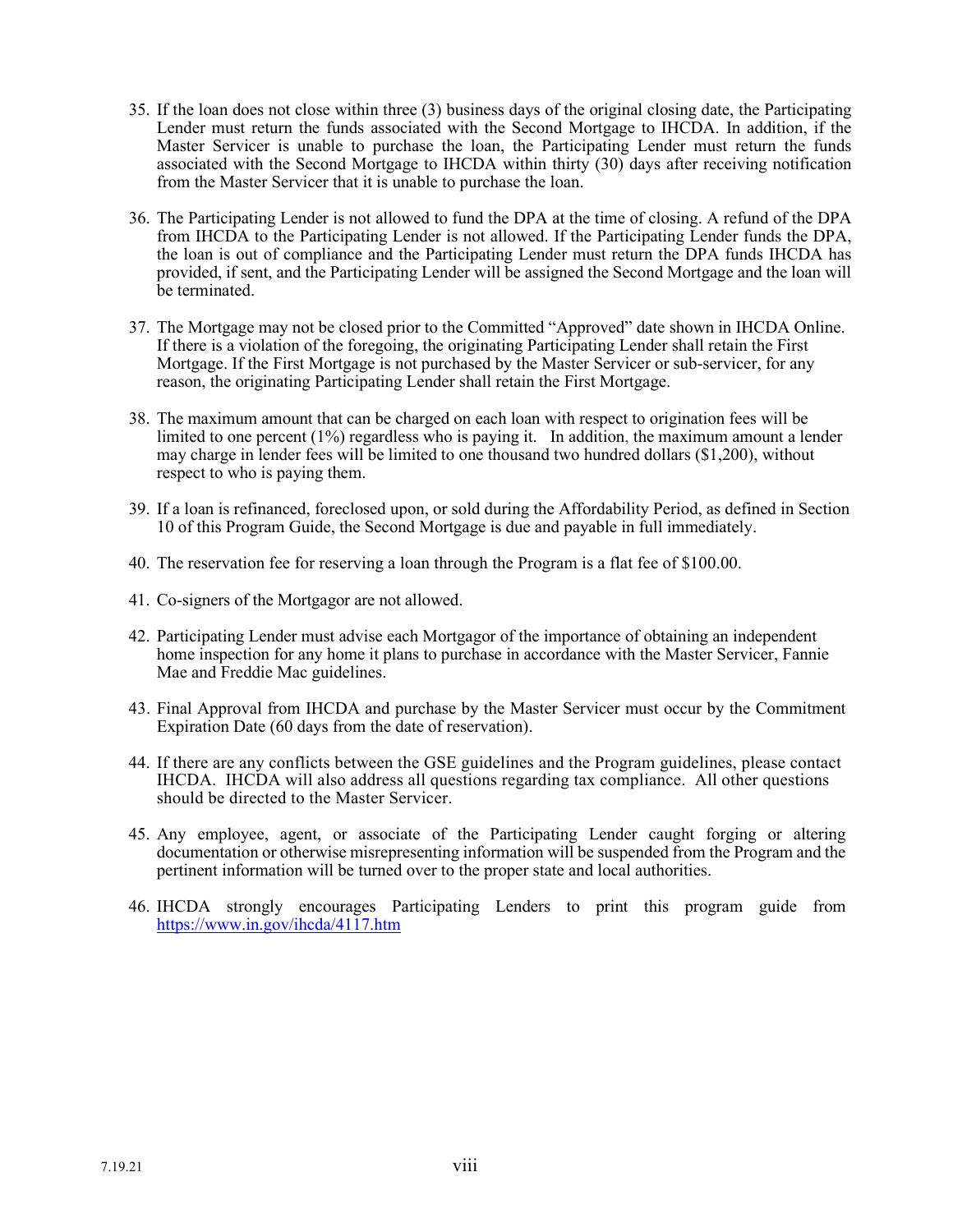### **INDIANA HOUSING AND COMMUNITY DEVELOPMENT AUTHORITY FIRST PLACE CONVENTIONAL PROGRAM GEOGRAPHIC ELIGIBILITY SECTION 1**

Certain geographic areas in Indiana have been designated as "Targeted Areas". Areas in the State not designated as Targeted Areas are referred to as "Non-Targeted Areas".

- 1. Targeted Areas are either:
	- a. A Qualified Census Tract: seventy percent (70%) or more of the families have an income which is eighty percent (80%) or less of the statewide median family income.
	- b. An "Area of Chronic Economic Distress" as designated by the State and approved by the Secretary of the United States Department of Treasury and the Secretary of the United States Department of Housing and Urban Development.
- 2. Targeted Areas, as of the date of this Program Guide, include the following counties in the State of Indiana:

| Brown     | Clinton  | Crawford      | <b>Daviess</b> | Dearborn   | Decatur |
|-----------|----------|---------------|----------------|------------|---------|
| Fayette   | Franklin | <b>Fulton</b> | Greene         | Jackson    | Jasper  |
| Jefferson | Knox     | Lawrence      | Miami          | Ohio       | Orange  |
| Owen      | Parke    | Perry         | Pike           | Rush       | Scott   |
| Shelby    | Spencer  | Vermillion    | Vigo           | Washington | Wayne   |

Targeted Areas also include the following census tracts within counties that themselves are not Targeted Areas. The property appraiser must note the qualifying census tract information on the appraisal for a property to be designated within a Targeted Area.

2020 IRS SECTION 42(d)(5)(B) QUALIFIED CENSUS TRACTS

| County   | <b>Census Tract</b> |         |         |         |         |
|----------|---------------------|---------|---------|---------|---------|
| Allen    | 0005.00             | 0006.00 | 0007.01 | 0012.00 | 0013.00 |
|          | 0016.00             | 0017.00 | 0020.00 | 0021.00 | 0023.00 |
|          | 0026.00             | 0028.00 | 0029.00 | 0030.00 | 0031.00 |
|          | 0035.00             | 0036.00 | 0040.00 | 0043.00 | 0044.00 |
|          | 0106.04             | 0112.01 | 0113.02 | 0113.03 | 9800.01 |
| Cass     | 9515.00             |         |         |         |         |
| Clark    | 0502.00             | 0503.06 | 0505.04 |         |         |
| Clay     | 0401.00             |         |         |         |         |
| Dearborn | 0805.00             |         |         |         |         |
| Delaware | 0003.00             | 0004.00 | 0005.00 | 0006.00 | 0009.02 |
|          | 0009.03             | 0010.00 | 0012.00 | 0016.00 | 0017.00 |
|          | 0020.00             | 0028.00 |         |         |         |
| Elkhart  | 0015.01             | 0019.01 | 0021.02 | 0023.00 | 0026.00 |
|          | 0027.00             |         |         |         |         |
| Floyd    | 0702.00             | 0704.00 | 0705.00 | 0707.00 | 0708.01 |
|          | 0709.02             |         |         |         |         |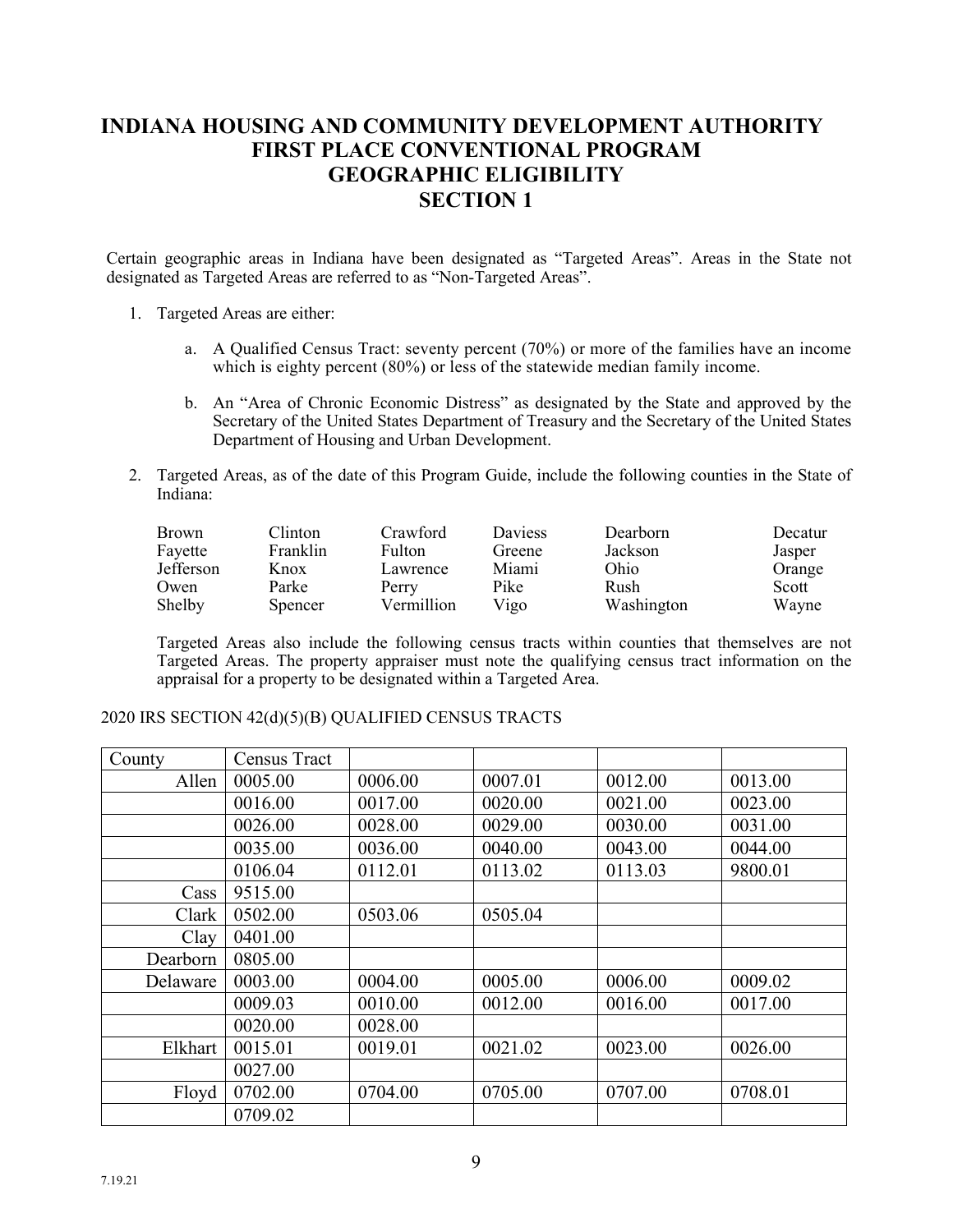| County   | Census Tract |         |         |         |         |
|----------|--------------|---------|---------|---------|---------|
| Grant    | 0001.00      | 0002.00 | 0004.00 | 0007.00 | 0008.00 |
|          | 0009.00      |         |         |         |         |
| Henry    | 9763.00      | 9765.00 |         |         |         |
| Howard   | 0002.00      | 0004.00 | 0009.00 | 0012.00 |         |
| Jay      | 9630.00      | 9633.00 |         |         |         |
| Lake     | 0102.01      | 0102.03 | 0102.05 | 0103.02 | 0103.04 |
|          | 0104.00      | 0105.00 | 0106.00 | 0109.00 | 0110.00 |
|          | 0111.00      | 0112.00 | 0113.00 | 0114.00 | 0115.00 |
|          | 0116.00      | 0117.00 | 0118.00 | 0119.00 | 0120.00 |
|          | 0121.00      | 0122.00 | 0123.00 | 0124.00 | 0126.00 |
|          | 0127.00      | 0128.00 | 0203.00 | 0204.00 | 0205.00 |
|          | 0206.00      | 0207.00 | 0208.00 | 0214.00 | 0218.00 |
|          | 0301.00      | 0302.00 | 0303.00 | 0304.00 | 0305.00 |
|          | 0306.00      | 0308.00 | 0310.00 | 0411.00 | 0412.00 |
|          | 0415.00      | 0417.00 |         |         |         |
| LaPorte  | 0401.00      | 0403.00 | 0409.00 | 0413.00 | 0414.00 |
|          | 0423.00      | 0430.00 |         |         |         |
| Madison  | 0003.00      | 0004.00 | 0005.00 | 0008.00 | 0009.00 |
|          | 0010.00      | 0119.00 | 0120.00 |         |         |
| Marion   | 3103.05      | 3103.06 | 3201.08 | 3209.02 | 3209.03 |
|          | 3225.00      | 3226.00 | 3301.06 | 3306.00 | 3307.00 |
|          | 3308.03      | 3308.04 | 3308.05 | 3308.06 | 3309.00 |
|          | 3401.08      | 3402.01 | 3402.02 | 3403.00 | 3404.00 |
|          | 3405.00      | 3406.00 | 3407.00 | 3409.02 | 3411.00 |
|          | 3412.00      | 3416.00 | 3417.00 | 3419.03 | 3422.00 |
|          | 3423.00      | 3424.00 | 3425.00 | 3426.00 | 3501.00 |
|          | 3503.00      | 3504.00 | 3505.00 | 3506.00 | 3507.00 |
|          | 3508.00      | 3510.00 | 3512.00 | 3515.00 | 3517.00 |
|          | 3519.00      | 3521.00 | 3523.00 | 3524.00 | 3526.00 |
|          | 3527.00      | 3533.00 | 3535.00 | 3536.00 | 3545.00 |
|          | 3547.00      | 3548.00 | 3549.00 | 3550.00 | 3551.00 |
|          | 3553.00      | 3557.00 | 3559.00 | 3564.00 | 3569.00 |
|          | 3572.00      | 3554.00 | 3555.00 | 3556.00 | 3570.00 |
|          | 3571.00      | 3573.00 | 3574.00 | 3576.00 | 3578.00 |
|          | 3580.00      | 3581.00 | 3601.01 | 3601.02 | 3602.01 |
|          | 3603.02      | 3604.01 | 3604.02 | 3604.04 | 3608.00 |
|          | 3609.00      | 3702.02 | 3802.00 | 3803.00 | 3804.02 |
|          | 3805.02      | 3806.00 | 3807.00 | 3810.01 | 3812.03 |
|          | 3812.04      | 3905.00 | 3907.00 |         |         |
| Marshall | 0205.00      |         |         |         |         |
| Monroe   | 0001.00      | 0002.01 | 0002.02 | 0003.01 | 0006.01 |
|          | 0006.02      | 0009.01 | 0009.03 | 0016.00 |         |
| Noble    | 9718.00      |         |         |         |         |
| Porter   | 0509.00      |         |         |         |         |
| Randolph | 9516.00      |         |         |         |         |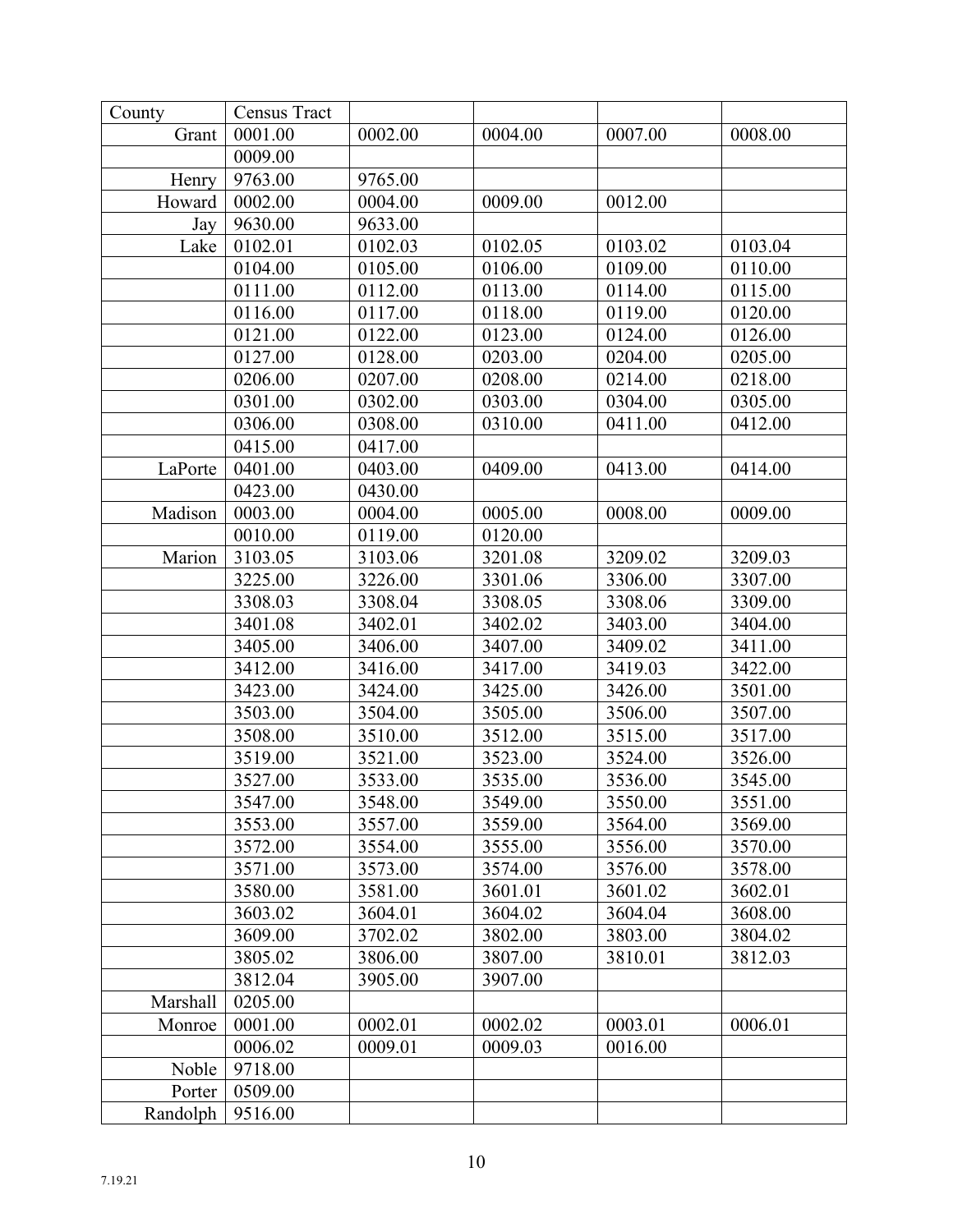| County      | <b>Census Tract</b> |         |         |         |         |
|-------------|---------------------|---------|---------|---------|---------|
| St. Joseph  | 0002.00             | 0004.00 | 0005.00 | 0006.00 | 0010.00 |
|             | 0015.00             | 0017.00 | 0019.00 | 0020.00 | 0021.00 |
|             | 0022.00             | 0023.00 | 0024.00 | 0027.00 | 0028.00 |
|             | 0029.00             | 0030.00 | 0034.00 | 0035.00 | 0112.01 |
|             | 0112.02             | 0113.01 | 0115.01 |         |         |
| Switzerland | 9657.00             |         |         |         |         |
| Tippecanoe  | 0001.00             | 0002.00 | 0004.00 | 0053.00 | 0054.00 |
|             | 0055.00             | 0102.04 | 0105.00 |         |         |
| Vanderburgh | 0003.00             | 0009.00 | 0010.00 | 0011.00 | 0012.00 |
|             | 0013.00             | 0014.00 | 0015.00 | 0017.00 | 0019.00 |
|             | 0020.00             | 0021.00 | 0023.00 | 0025.00 | 0026.00 |
|             | 0032.00             | 0033.00 | 0037.02 |         |         |
| Wells       | 0406.00             |         |         |         |         |
|             |                     |         |         |         |         |
|             |                     |         |         |         |         |
|             |                     |         |         |         |         |
|             |                     |         |         |         |         |
|             |                     |         |         |         |         |
|             |                     |         |         |         |         |
|             |                     |         |         |         |         |
|             |                     |         |         |         |         |
|             |                     |         |         |         |         |
|             |                     |         |         |         |         |
|             |                     |         |         |         |         |
|             |                     |         |         |         |         |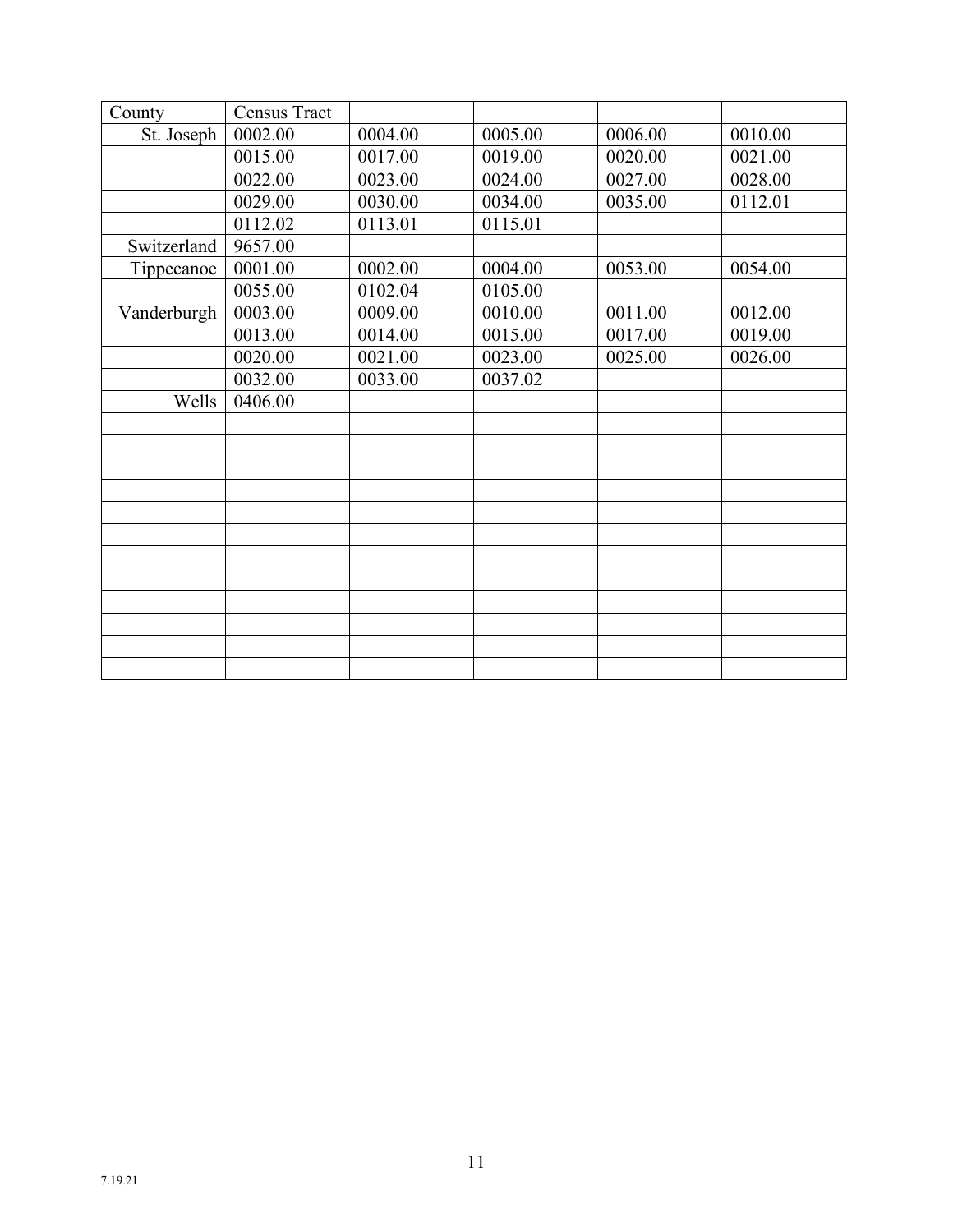### **INDIANA HOUSING AND COMMUNITY DEVELOPMENT AUTHORITY FIRST PLACE CONVENTIONAL PROGRAM MORTGAGOR ELIGIBILITY SECTION 2**

A Mortgagor applying for the First Place Conventional Program must meet the following eligibility requirements:

- 1. Must be a First-Time Homebuyer:
	- a. A "First-Time Homebuyer" is someone who has not, at any time during the three (3) years preceding the date of the loan closing, had a present ownership interest in his or her principal residence. This requirement does not apply to all members of the household only to those persons executing the loan documents and intended to occupy the property. However, Mortgagors acquiring residences in Targeted Areas and eligible veterans are exempt from the First-Time Homebuyer requirement.
- 2. Hold an ownership interest:
	- a. An ownership interest includes:
		- i. A fee simple interest;
		- ii. A joint tenancy, a tenancy in common, or a tenancy by the entirety;
		- iii. The interest of a tenant shareholder in a cooperative;
		- iv. A life estate;
		- v. A land contract (i.e. a contract under which possession and the benefits and burdens of ownership are transferred although legal title is not transferred until some later time);
		- vi. An interest held in trust for the Mortgagor (whether or not created by the Mortgagor) that would constitute a present ownership interest if held directly by the Mortgagor; or
		- vii. Ownership of a factory-made home permanently affixed to real property and taxed as real estate.
	- b. Interests that do not constitute ownership interest include:
		- i. A remainder interest;
		- ii. A lease;
		- iii. A mere expectancy to inherit an interest in a principal residence;
		- iv. The interest that a purchaser of a residence acquires upon the execution of a purchase contract;
		- v. An interest in other than a principal residence during the previous three (3) years; or
		- vi. Ownership of a factory-made home not permanently affixed to real property and taxed as personal property.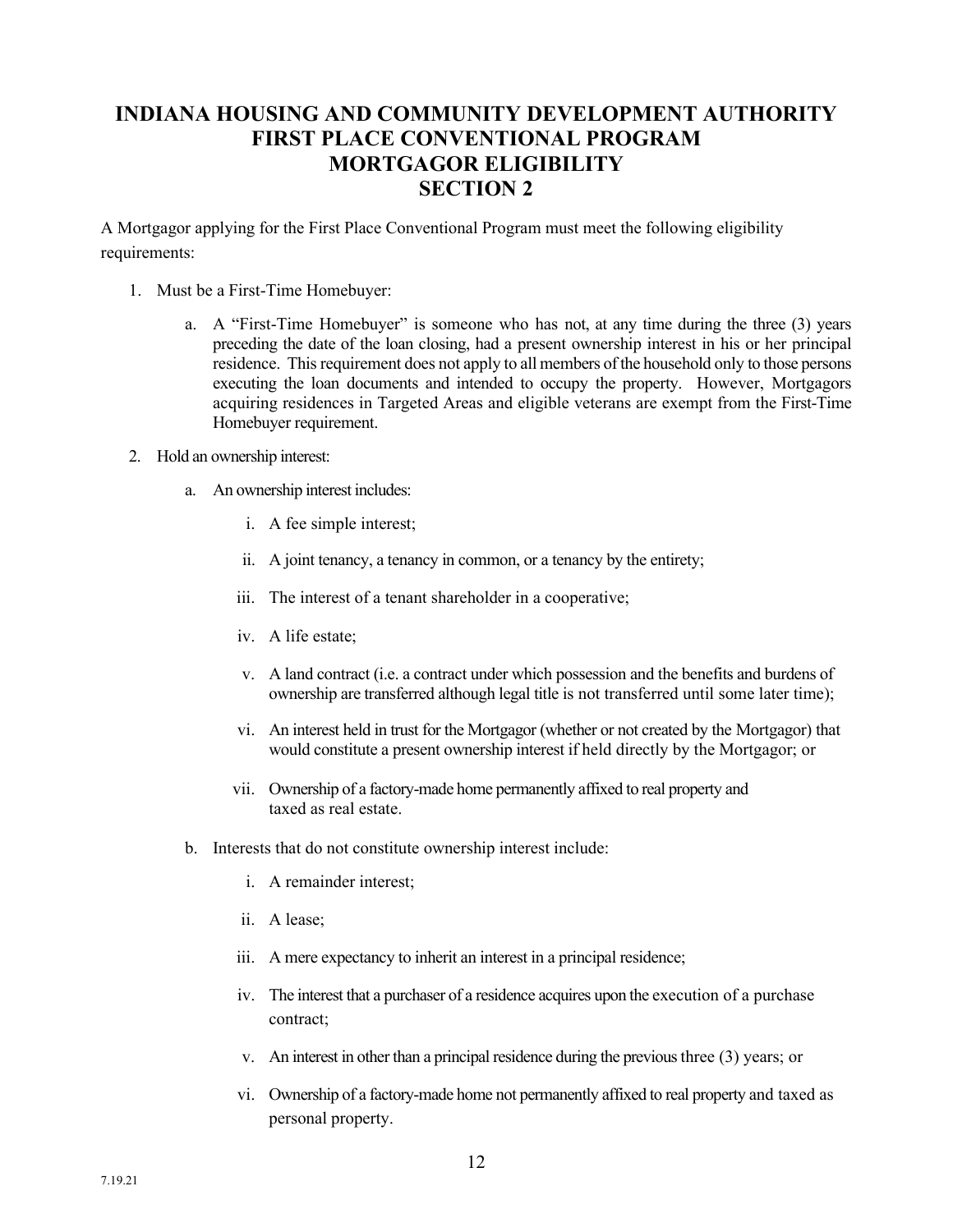- 3. Must be income eligible:
	- a. Mortgagors applying for financing through the Program must meet income limits for First Place Conventional Program, which are based on the income limits of the county in which the residence to be purchased is located. The IHCDA website contains the county-by-county income limits.
	- b. Income will be determined for Mortgagor(s) using qualifying Gross Annual Income, provided on the Uniform Residential Loan Application (URLA Form 1003), as described below**,** and the required supplement thereto, if any. IHCDA and/or the Participating Lender can request any additional information either needs to make this determination.

NOTE: All sources of income shown below must be included on the URLA Form 1003, and the required supplement thereto, if any.

- c. Gross Annual Income includes gross wages and salaries from employment, including any part-time, seasonal, or sporadic income, shift differentials, overtime pay, commissions, fees, tips, and bonuses. Gross Annual Income also includes:
	- i. Child support, alimony and separate maintenance payments in which the mortgagor(s) is responsible of informing the lender if this income is received, which amounts must be disclosed on a supplement to the signed Uniform Residential Loan Application (URLA Form 1003);
	- ii. Periodic payments for trust, annuities, inheritances, insurance policies, pensions, retirement funds and lotteries;
	- iii. All public assistance payments (excluding Medicaid and food stamps) including any amount by which educational grants, scholarships, and/or Veteran Administration educational benefits exceed expenses for tuition, fees, books, and equipment and reasonable rent and utility costs for a student living away from home;
	- iv. Interest and dividends;
	- v. Payments in lieu of earnings, including social security, unemployment benefits, worker's compensation, severance pay, disability or death benefits;
	- vi. Income from partnerships;
	- vii. Rental income from property owned;
	- viii. Recurring monetary contributions or gifts regularly received from a person not living in the residence;
	- ix. All regular pay, special pay, and allowances of a member of the Armed Forces except special pay to for someone in the Armed Forces who is exposed to hostile fire.
- 4. Aliens
	- a. The Participating Lender is required to determine the Mortgagor's residency status, in accordance with Freddie Mac and Fannie Mae (as applicable) or the Master Servicer's guidelines.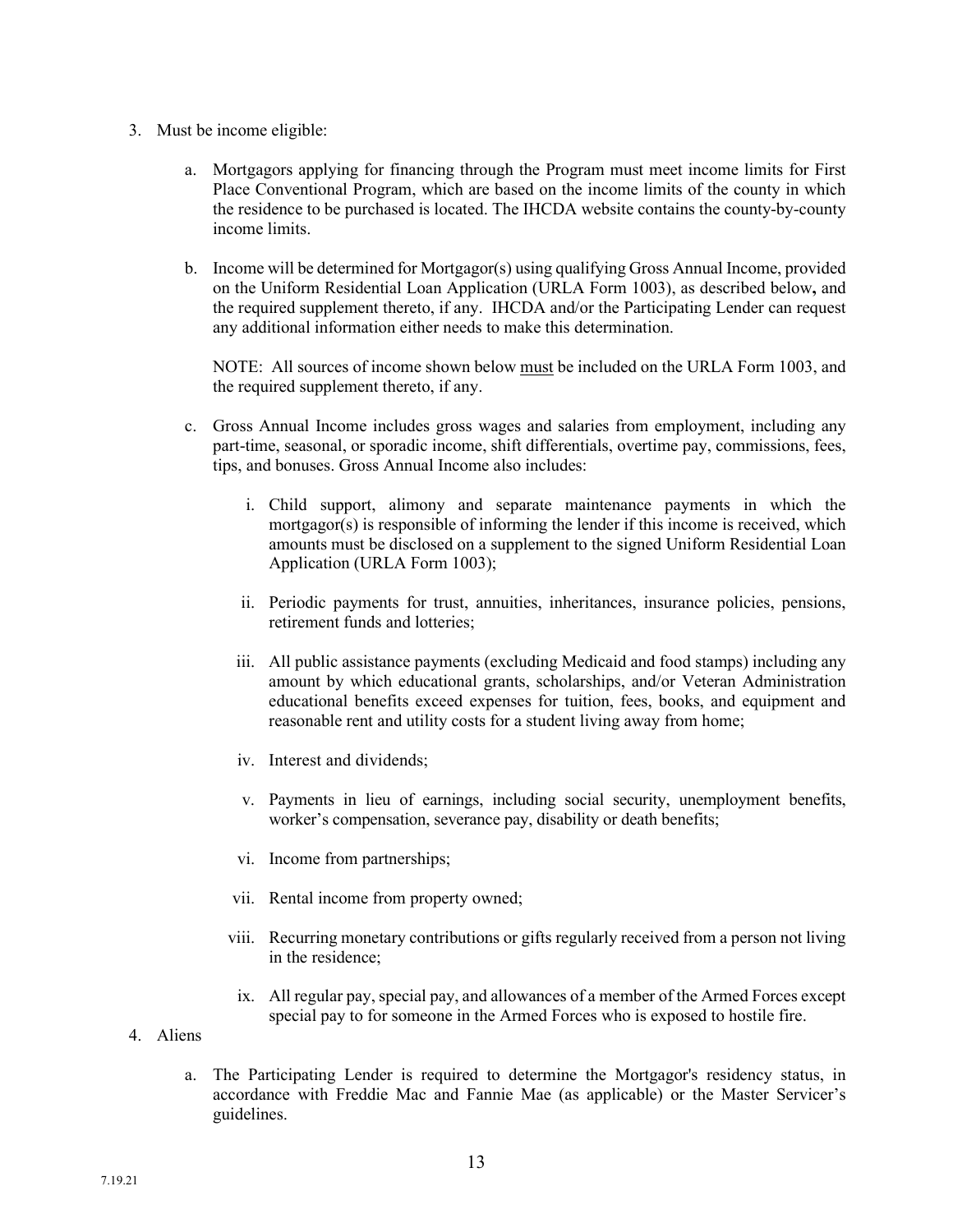## **INDIANA HOUSING AND COMMUNITY DEVELOPMENT AUTHORITY FIRST PLACE CONVENTIONAL PROGRAM SUBJECT PROPERTY ELIGIBLITY SECTION 3**

The Subject Property must meet the following eligibility requirements:

- 1. Types of Properties allowed:
	- a. Property standards are determined by the type of financing the Mortgagor is using.
	- b. The proceeds of the loans must be used to acquire the principal residence of the Mortgagor.
	- c. The residence must meet the following requirements:
		- i. The property must be located in the State of Indiana.
		- ii. The property must be maintained as owner occupied for the life of the loan.
	- d. The property must be:
		- i. A Single-Family Dwelling; or
		- ii. A condominium must be in accordance with Fannie Mae, Freddie Mac, Ginnie Mae or the Master Servicer's guidelines; or
		- iii. A townhome following the specific product guide; or
		- iv. A planned unit development; or
- 2. Manufactured homes are not allowed.
- 3. Acquisition Cost:
	- a. The "Acquisition Cost" of the residence must not exceed the applicable Program acquisition cost limits. The IHCDA website contains acquisition cost limits. The term "Acquisition Cost" means the cost of acquiring a residence from the seller(s) as a completed residential unit. The Acquisition Cost includes:
		- i. All amounts paid, either in cash or in kind, by the Mortgagor (or a related party for the benefit of the Mortgagor) to the seller(s) (or a related party of the seller(s)) as consideration for the residence;
		- ii. If the residence is incomplete, the reasonable cost of completing the residence whether or not financed by the First Place Conventional loan. For example, if the residence is in need of repair and the repairs are necessary to make the residence habitable, to meet local building codes, or to meet Program requirements, the reasonable cost of making the repairs whether or not financed by the First Place Conventional loan;
		- iii. Settlement and financing costs in excess of amounts which are usual and reasonable (e.g. points paid by the Mortgagor for the purpose of "buying down" the interest rate);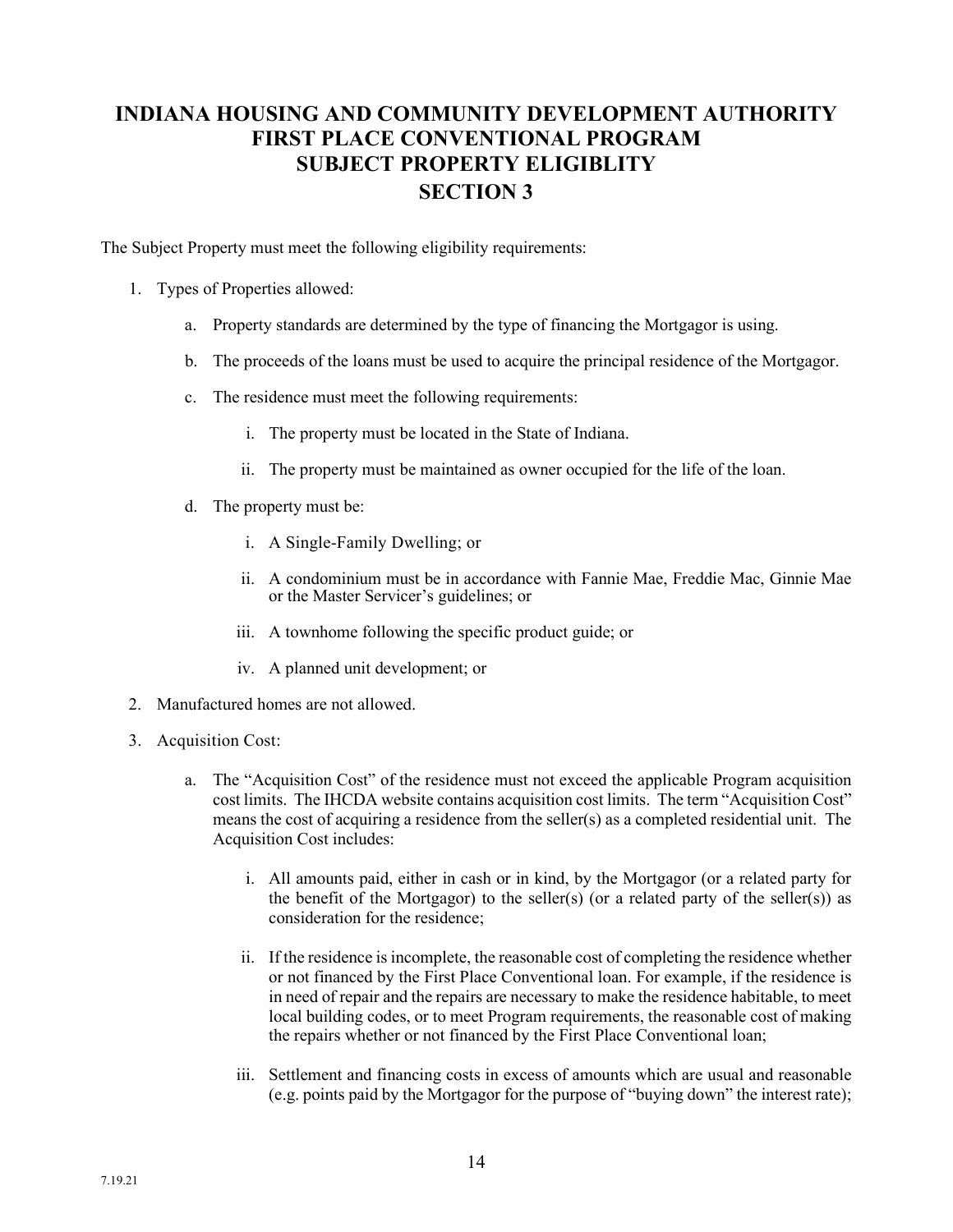- iv. Property taxes, if not prorated between ownership by Mortgagor and seller (e.g., Mortgagor pays next installment due); and
- v. The cost of the land, or if a gift, the appraised value, is to be added to the Acquisition Cost if the Mortgagor has owned the land for less than two (2) years prior to construction of residence.
- b. Acquisition cost does not include:
	- i. Usual and reasonable settlement and financing costs including:
		- 1. Title and transfer costs;
		- 2. Title insurance;
		- 3. Survey fees and other similar costs;
		- 4. Credit reference fees;
		- 5. Legal fees;
		- 6. Appraisal expenses;
		- 7. Usual and reasonable financing points paid by the Mortgagor;
		- 8. Structural and systems or pest inspections; and
		- 9. Other related costs of financing the residence.
	- ii. Land owned by the Mortgagor for more than two (2) years prior to construction.
	- iii. The imputed value of "sweat equity" performed by the Mortgagor or members of the Mortgagor's immediate family.
- 4. Additional Eligibility Requirements:
	- a. No more than ten percent (10%) of the total area of the residence can reasonably be used as:
		- i. The principal place of business for, or connected with, any trade or business on an exclusive or regular basis; or
		- ii. A place where inventory is held for use in the trade or business of the selling of products at wholesale or retail, unless the residence is the sole fixed location of such trade or business; or
		- iii. A place used on a regular basis in a trade or business.
	- b. A residence used as an investment property, rental property or a recreational home would not qualify as a principal residence.
	- c. All appraisals must be conducted by a licensed appraiser in accordance with Fannie Mae, Freddie Mac and Master Servicer guidelines.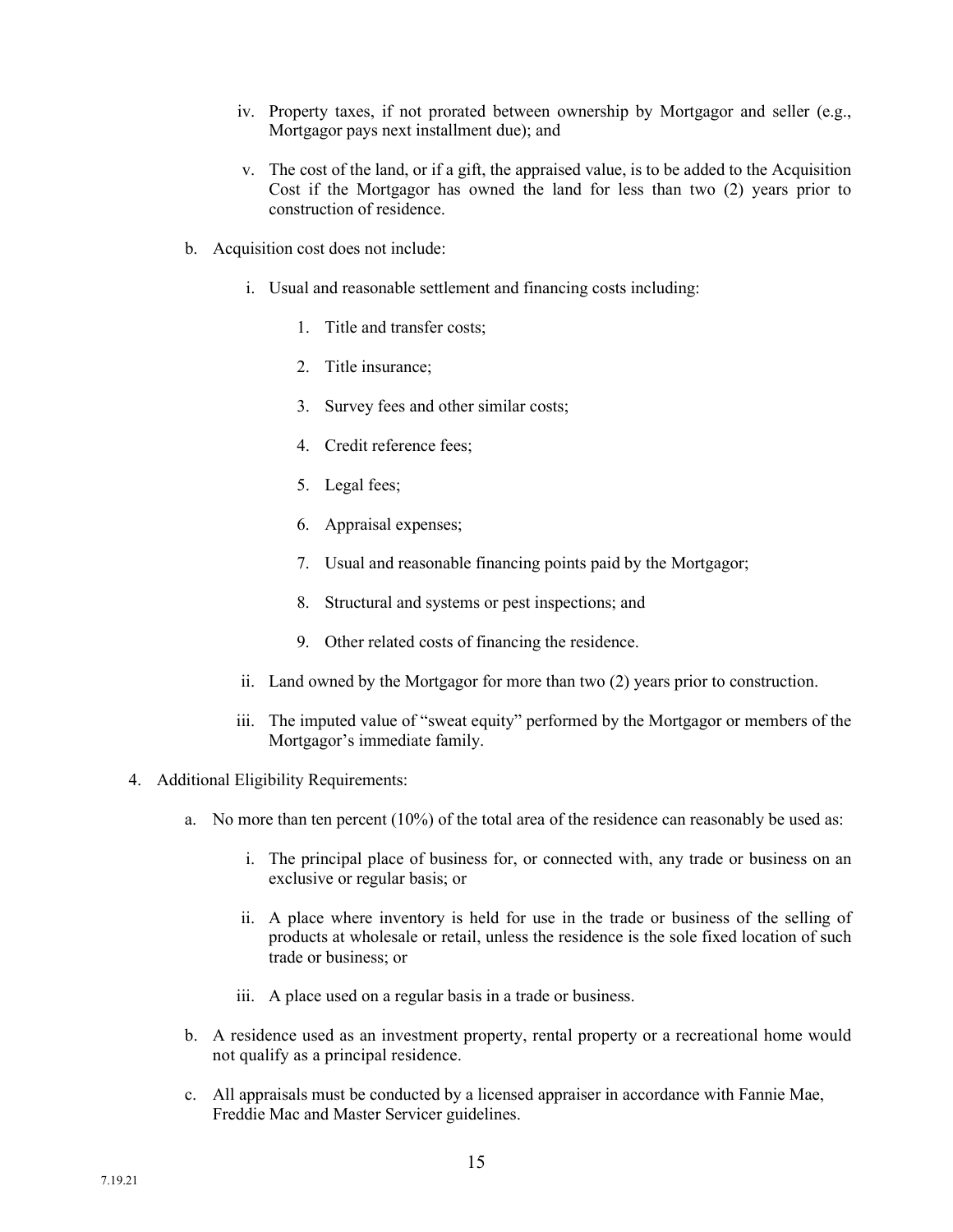## **INDIANA HOUSING AND COMMUNITY DEVELOPMENT AUTHORITY FIRST PLACE CONVENTIONAL PROGRAM MORTGAGE FINANCING ELIGIBILITY SECTION 4**

### 1. Mortgage Financing Eligibility:

- a. The proceeds of the loans secured under the Program must be used to acquire the principal residence of the Mortgagor. The mortgage financing must meet the following requirements:
	- i. IHCDA cannot finance the following:
		- 1. Acquisition of personal property;
		- 2. Land not appurtenant to the residence;
		- 3. Land appurtenant to the residence, but not necessary to maintain the basic livability of the residence (or) which provides, other than incidentally a source of income to the Mortgagor;
		- 4. Land which is greater than 1 acre will be presumed to be in excess of what is necessary to maintain the basic livability of the residence and will require specific findings by the surveyor and/or appraiser to rebut such presumption;
		- 5. Settlement and financing costs that are in excess of that considered usual and reasonable;
		- 6. Land identified as buildable;
		- 7. Land that could be used as a source of income.
	- ii. IHCDA funds cannot refinance an existing loan or replace existing financing on the property.
	- iii. Land sale contracts and leases with the option to purchase will be considered existing financing, regardless of whether or not they have been recorded.
	- iv. No assumptions will be allowed on any IHCDA loans**.**
	- v. None of the interest of the First Place Conventional mortgage loan can be paid to a member of the Mortgagor's immediate family.
- 2. Notes regarding Mortgage Financing:
	- a. The Participating Lender should remember to ensure that the Mortgagor qualifies for the Program before beginning the financing process.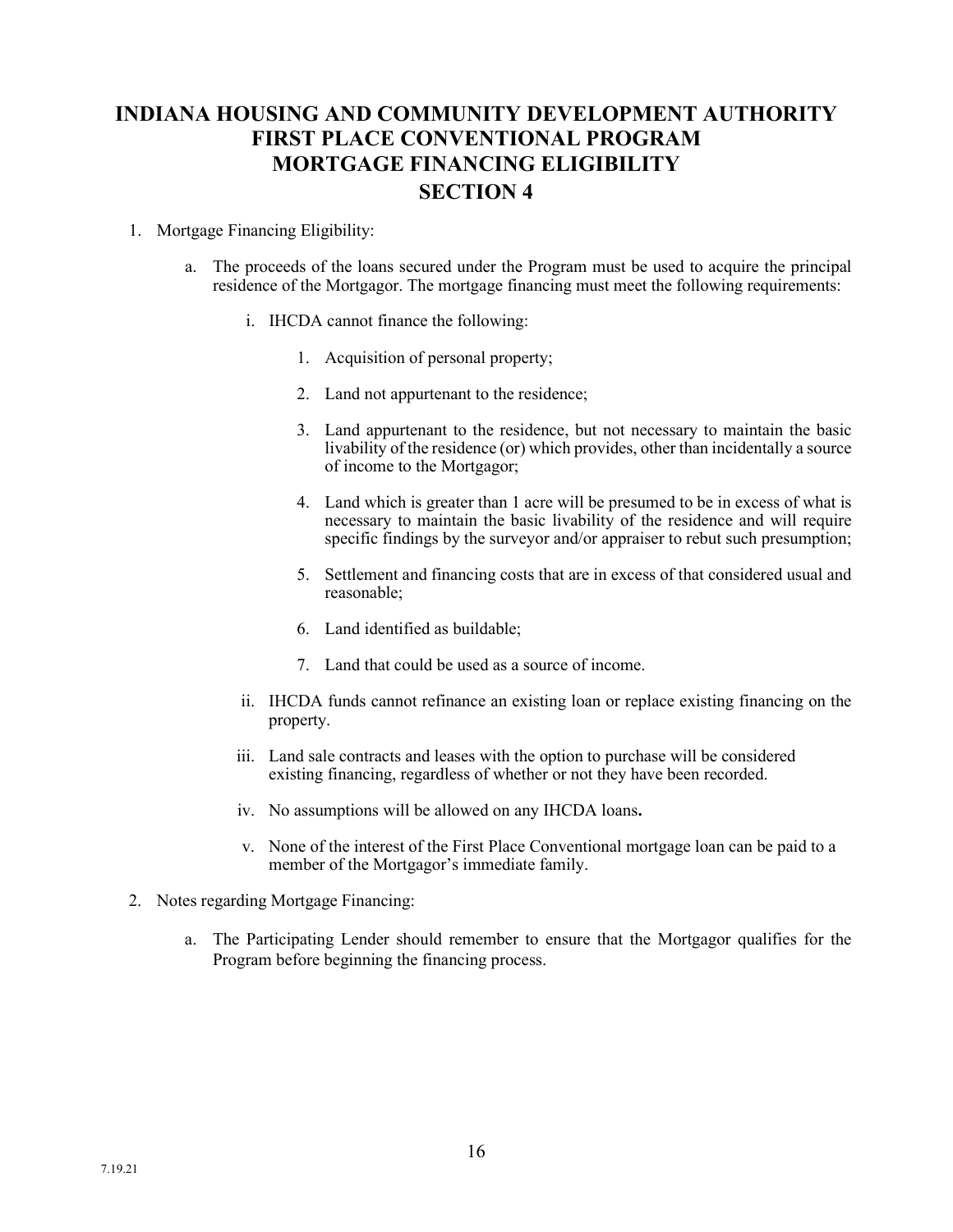## **INDIANA HOUSING AND COMMUNITY DEVELOPMENT AUTHORITY FIRST PLACE CONVENTIONAL PROGRAM THE FEDERAL RECAPTURE TAX SECTION 5**

Congress enacted legislation in 1988, subsequently amended in October 1990, to recapture, under certain circumstances, some or the entire subsidy from homebuyers who receive qualified mortgage bond assistance after January 1, 1991 (the "Federal Recapture Tax"). THE FOLLOWING DOES NOT CONSTITUTE TAX OR LEGAL ADVICE AND EACH MORTGAGOR IS ADVISED TO CONSULT WITH A TAX SPECIALIST TO DETERMINE WHETHER HE OR SHE IS RESPONSIBLE FOR PAYING THE FEDERAL RECAPTURE TAX.

The law mandates a "recapture" of some of the benefit of the program if a Mortgagor meets all three (3) of the following criteria: (1) the property ceases to be the principal residence in the first full nine (9) years after the date that the mortgage loan is closed; (2) there is a profit on the sale of the home, and (3) the household income is more than that year's adjusted qualifying income for Mortgagor's family size that year.

If Federal Recapture Tax is owed, it is computed and paid to the IRS for the tax year in which the home is sold. If Federal Recapture Tax must be repaid, it will never exceed the lesser of 6.25% of the original loan amount or one-half (1/2) of the gain on the sale of the home.

The most that a Mortgagor will ever be required to pay when a Mortgagor sells his or her home within the first nine (9) years of purchasing it is 6.25% of the highest principal amount of the mortgage loan that was federally subsidized during the life of the loan or, if less, fifty percent (50%) of the gain on the sale of the home. 6.25% of the principal amount of the mortgage loan is the amount considered to be the federally subsidized amount. When a Mortgagor sells his or her home is as important as the amount a Mortgagor receives for the sale of his or her home and his or her income at the time of the sale. The actual Federal Recapture Tax, if any, can only be determined when the Mortgagor sells his or her home.

Remember:

- If a Mortgagor sells his or her home after nine (9) years from the date of purchasing it, there is no Federal Recapture Tax due;
- If he or she does not receive a gain (net profit) on the sale of his or her home, there is no Federal Recapture Tax due, or
- If the household income is not more than that year's adjusted qualifying income for Mortgagor's family size that year, there is no Federal Recapture Tax due.

A Mortgagor is Not Subject to the Federal Recapture Tax if:

- His or her home is disposed of as a result of his or her death.
- A Mortgagor transfers his or her home to his or her spouse or his or her former spouse incident to a divorce and a Mortgagor has no gain or loss included in his or her income as a result of the transfer.
- A Mortgagor refinances his or her home (unless Mortgagor later meets the recapture rules).
- Mortgagor's home is destroyed by fire, storm, flood or other casualty if home is replaced on its original site within two (2) years after the end of the tax year when the casualty happened.

However, if a Mortgagor gives away his or her home (other than incident to a divorce), Federal Recapture Tax amounts must be calculated as if the home was sold at fair market value at the time of disposition.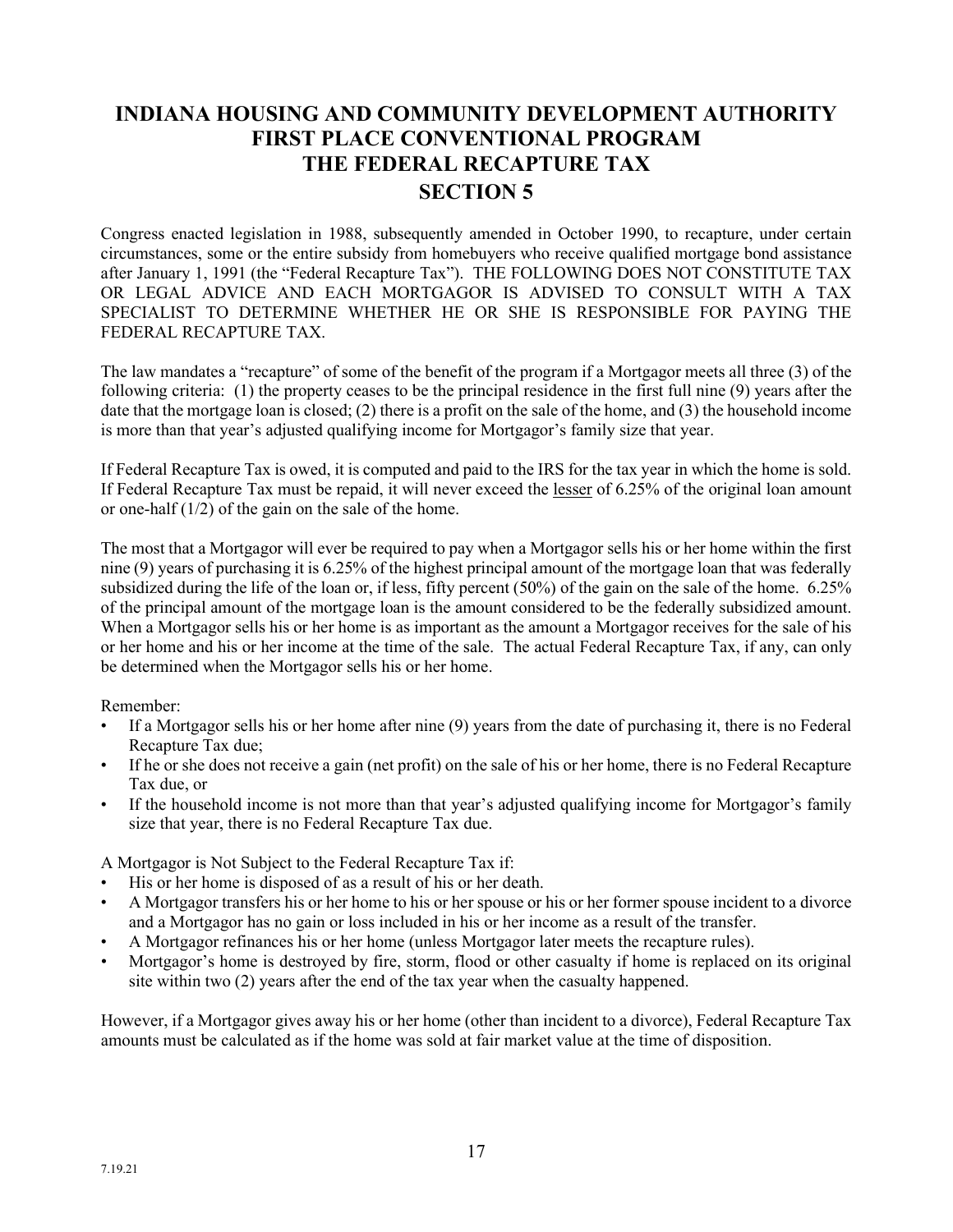### **Income Increase:**

If a Mortgagor sold his or her home and made a net profit, then a Mortgagor may have to pay Federal Recapture Tax, depending on whether his or her income has increased above the maximum allowable amount. Within ninety (90) days from the date of the Final Approval, IHCDA will send to each Mortgagor a *Notice to Mortgagor of Maximum Recapture Tax and of Method to Compute Recapture Tax on Disposition of Home*. A sample of this notice is included on the following pages*.* Mortgagor should keep this notice for future reference in calculating the Federal Recapture Tax.

#### **How much do I owe?**

The amount a Mortgagor owes will be the lesser of fifty percent (50%) of the gain realized from the sale of his or her home OR the amount resulting from a calculation that uses:

- The income percentage (Consider the amount by which his or her income exceeds the limit in the year that a Mortgagor sells. If the amount is \$5,000.00 or more, then his or her income percentage is one hundred percent (100%). If less than \$5,000.00 then divide the amount by which his or her income exceeds the limit by \$5,000.00 and round to the nearest whole percentage.)
- The maximum recapture tax or federally subsidized amount (this is .0625 x the highest principal amount of his or her loan).
- The holding period percentage as shown on the chart below:

| <b>Disposition Within #</b><br><b>Months of Closing</b> | <b>Holding Period</b><br>Percentage |
|---------------------------------------------------------|-------------------------------------|
| $1 - 12$                                                | 20%                                 |
| $13 - 24$                                               | 40%                                 |
| $25 - 36$                                               | 60%                                 |
| $37 - 48$                                               | 80%                                 |
| $49 - 60$                                               | 100%                                |
| $61 - 72$                                               | 80%                                 |
| 73 - 84                                                 | 60%                                 |
| $85 - 96$                                               | 40%                                 |
| $97 - 108$                                              | 20%                                 |
| 109 or More                                             | No Recapture Tax                    |

Again, a Mortgagor should consult with a tax advisor to determine whether he or she owes Federal Recapture Tax.

For more information, contact the IRS and request Form 8828 and the instructions for Form 8828 (both available on the IRS Website: [http://www.irs.gov\)](http://www.irs.gov/).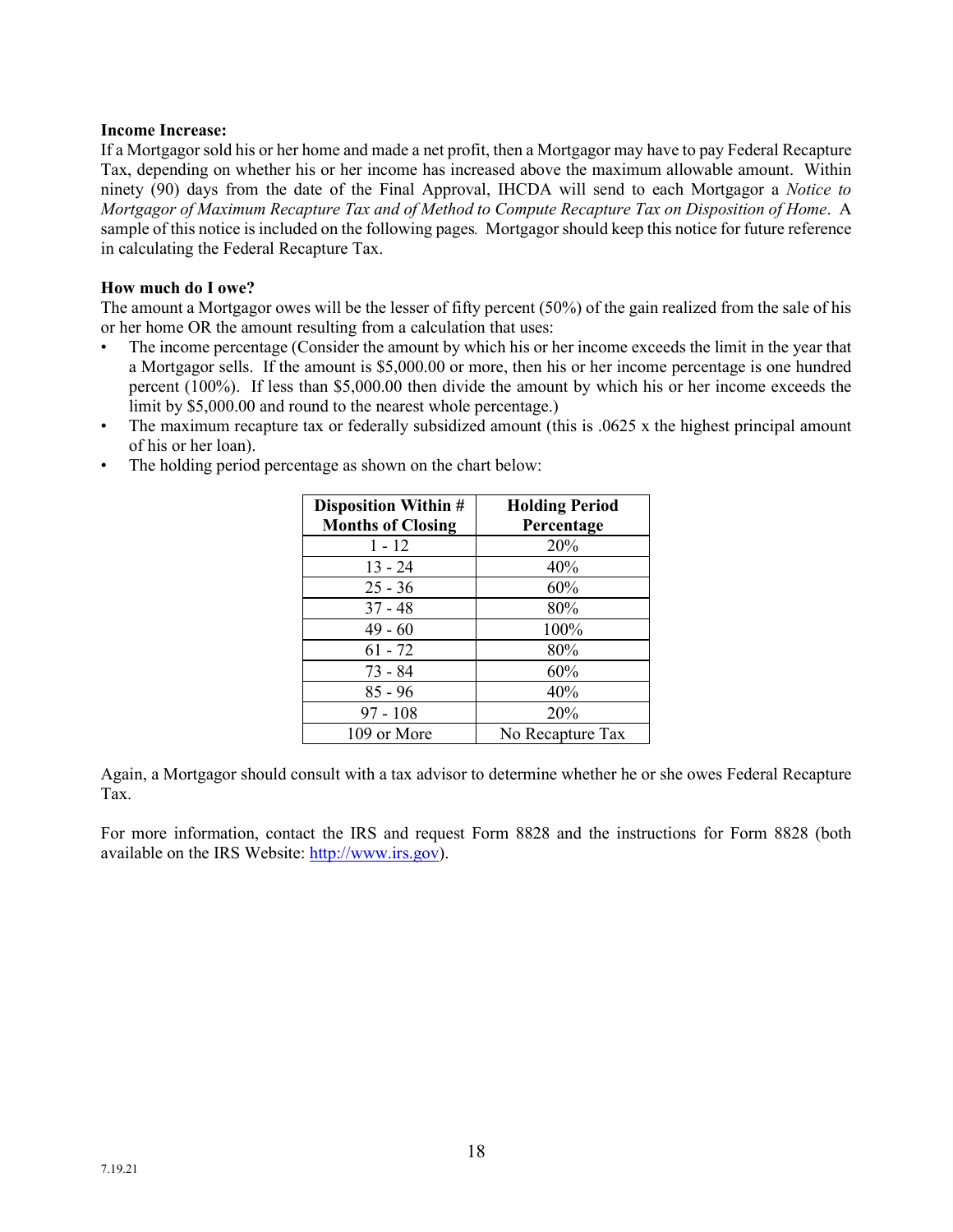### **SAMPLE LETTER**

#### **INDIANA HOUSING AND COMMUNITY DEVELOPMENT AUTHORITY 30 SOUTH MERIDIAN STREET, SUITE 900 INDIANAPOLIS, INDIANA 46204-3413**

April 01, 2020

| Series:                 | First Place (Mac/Mae)   |
|-------------------------|-------------------------|
| $Orig$ :                | (Code) Bank Name (Code) |
| $SF \#$ :               | Number                  |
| Loan Amount:            | \$00,000.00             |
| Term:                   | xx Months               |
| Property:               | <b>Street Address</b>   |
| City/Zip:               | City, zip               |
| County:                 | County name             |
| Reserv/Appl Date:       | $00 - 00 - 00$          |
| <b>Commitment Date:</b> | $00 - 00 - 00$          |
| Closing Date:           | $00 - 00 - 00$          |
| Loan Purchase:          | $00-00-00$              |

### **Notice to Mortgagor(s) of Maximum Recapture Tax and of Method to Compute Recapture on Dispositions of Home**

In accordance with Section 143 (m) of the Internal Revenue Code, the maximum recapture tax that you may be required to pay upon disposition of this property is \$XXXX.XX. This amount is the lesser of (a) 6.25% of the highest principal amount of the above-referenced mortgage loan, or (b) 50% of the gain on sale of the Subject Property, and is your federally subsidized indebtedness with respect to the loan.

| <b>Disposition</b><br><b>Within Months</b> | Holding<br><b>Period</b>     | <b>Adjusted Qualifying Income</b><br>On date of Disposition, for Family Size |           |  |
|--------------------------------------------|------------------------------|------------------------------------------------------------------------------|-----------|--|
| of Closing                                 | Percentage                   | 2 or Less                                                                    | 3 or More |  |
| $1 - 12$                                   | 20%                          | 62,900                                                                       | 72.335    |  |
| $13 - 24$                                  | 40%                          | 66,045                                                                       | 75,951    |  |
| $25 - 36$                                  | 60%                          | 69,347                                                                       | 79,748    |  |
| $37 - 48$                                  | 80%                          | 72,814                                                                       | 83,735    |  |
| $49 - 60$                                  | 100%                         | 76,454                                                                       | 87,921    |  |
| $61 - 72$                                  | 80%                          | 80,276                                                                       | 92,317    |  |
| $73 - 84$                                  | 60%                          | 84,289                                                                       | 96,932    |  |
| $85 - 96$                                  | 40%                          | 88,503                                                                       | 101,778   |  |
| $97 - 108$                                 | <b>20%</b>                   | 92,928                                                                       | 106,866   |  |
|                                            | 109 or More No Recapture Tax |                                                                              |           |  |

[Below numbers are examples only]

### **Introduction**

1. **General.** When you sell your home you may have to pay a recapture tax as calculated below. The recapture tax may also apply if you dispose of your home in some other way. Any reference in this notice to the "sale" of your home also includes other ways of disposing of your home.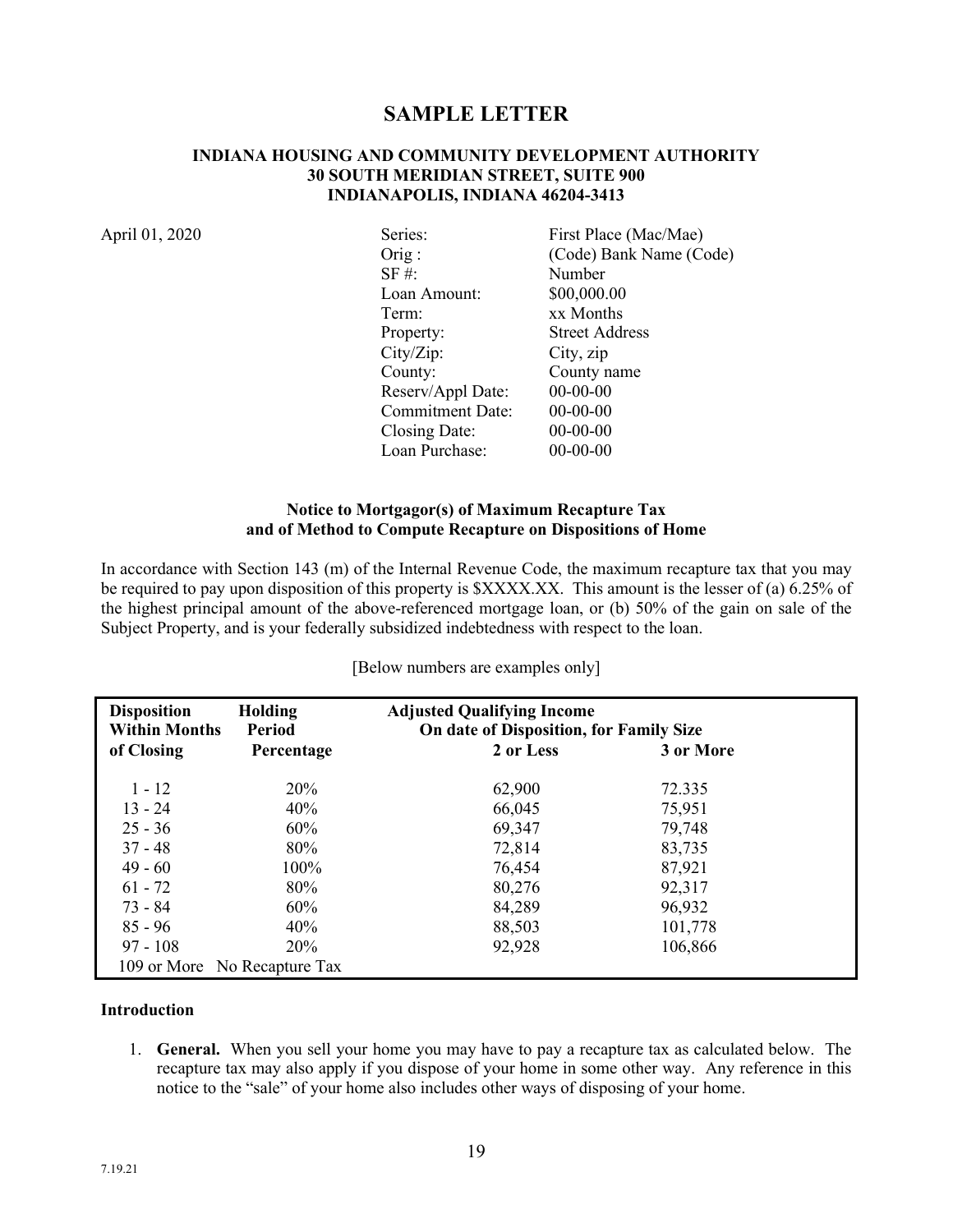- 2. **Exceptions.** In the following situations, no recapture tax is due:
	- a. You dispose of your home later than nine (9) years after you close your mortgage loan;
	- b. Your home is disposed of as a result of your death;
	- c. You transfer your home either to your spouse or to your former spouse incident to divorce and you have no gain or loss included in your income under Section 1041 of the Internal Revenue Code; or
	- d. You dispose of your home at a loss.
- 3. **Maximum Recapture Tax.** The maximum recapture tax amount is the lesser of (a) 6.25% of the highest principal amount of your mortgage loan and is your federally subsidized amount with respect to the loan or (b) 50% of the gain on the sale of the residence.
- 4. **Actual Recapture Tax.** The actual recapture tax, if any, can only be determined when you sell your home, and is the lesser of (1) fifty (50%) of your gain on the sale of your home, regardless of whether you have to include that gain in your income for federal income tax purposes, or (2) your recapture amount determined by multiplying the following three (3) numbers:
	- a. The maximum recapture tax, as described in Paragraph three (3) above;
	- b. The holding period percentage, as listed in Column one (1) in the table; and
	- c. The income percentage, as described in Paragraph five (5) below.
- 5. **Income Percentage**. You calculate the income percentage as follows:
	- a. Subtract the applicable adjusted qualifying income in the taxable year in which you sell your home, as listed in Column two (2) of the table on Page one (1) of this letter, from your modified adjusted gross income in the taxable year in which you sell your home.
	- b. Your modified adjusted gross income means your adjusted gross income shown on your federal income tax return for the taxable year in which you sell your home, with the following two adjustments:
		- i. Your adjusted gross income must be increased by the amount of any interest that you receive or acquire in the taxable year from tax-exempt bonds that is excluded from your gross income (under Section 103 of the Internal Revenue Code); and
		- ii. (b) your adjusted gross income must be decreased by the amount of any gain included in your gross income by the reason of the sale of your home.
	- c. If the amount calculated in (a) above is zero (0) or less, you owe no recapture tax and do not need to make any more calculations. If it is \$5000.00 or more, your income percentage is one hundred percent (100%). If it is greater than zero (0) but less than \$5000.00, it must be divided by \$5000.00. This fraction, expressed as a percentage, represents your income percentage. For example, if the fraction is \$1000.00/\$5000.00, your income percentage is twenty percent  $(20\%)$ .
- **6. Limitations and Special Rules on Recapture Tax**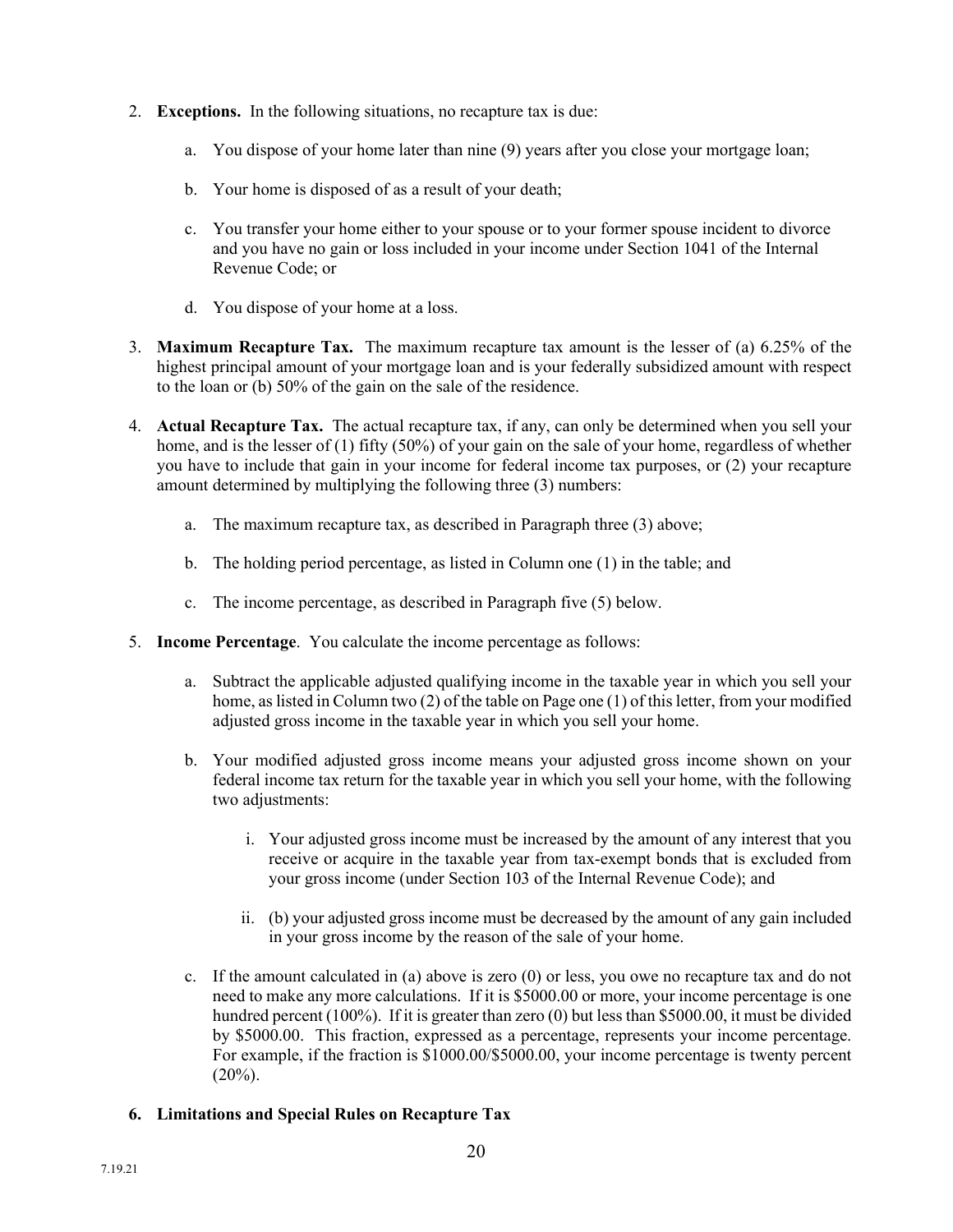- a. If you give away your home (other than to your spouse or ex-spouse incident to divorce), you must determine your actual recapture tax as if you had sold your home for its fair market value.
- b. If your home is destroyed by fire, storm, flood, or other casualty, there generally is no recapture tax if, within two (2) years, you purchase additional property for use as your principal residence or construct a new home on the site of the home financed with your original subsidized mortgage loan.
- c. In general, except as provided in future regulations, if two (2) or more persons own a home and are jointly liable for the subsidized mortgage loan, the actual recapture tax is determined separately for each individual based on each individual's interests in the home.
- d. If you repay your loan in full during the nine (9) year recapture period and you sell your home during this period, your holding period percentage may be reduced under the special rule in Section  $143(m)(4)(c)(ii)$  of the Internal Revenue Code.
- e. Other special rules may apply in particular circumstances. You may wish to consult with a tax advisor or the local office of the Internal Revenue Service when you sell or otherwise dispose of your home to determine the amount, if any, of your actual recapture tax. See Section 143(m) of the Internal Revenue Code generally.

Sincerely,

Authorized Officer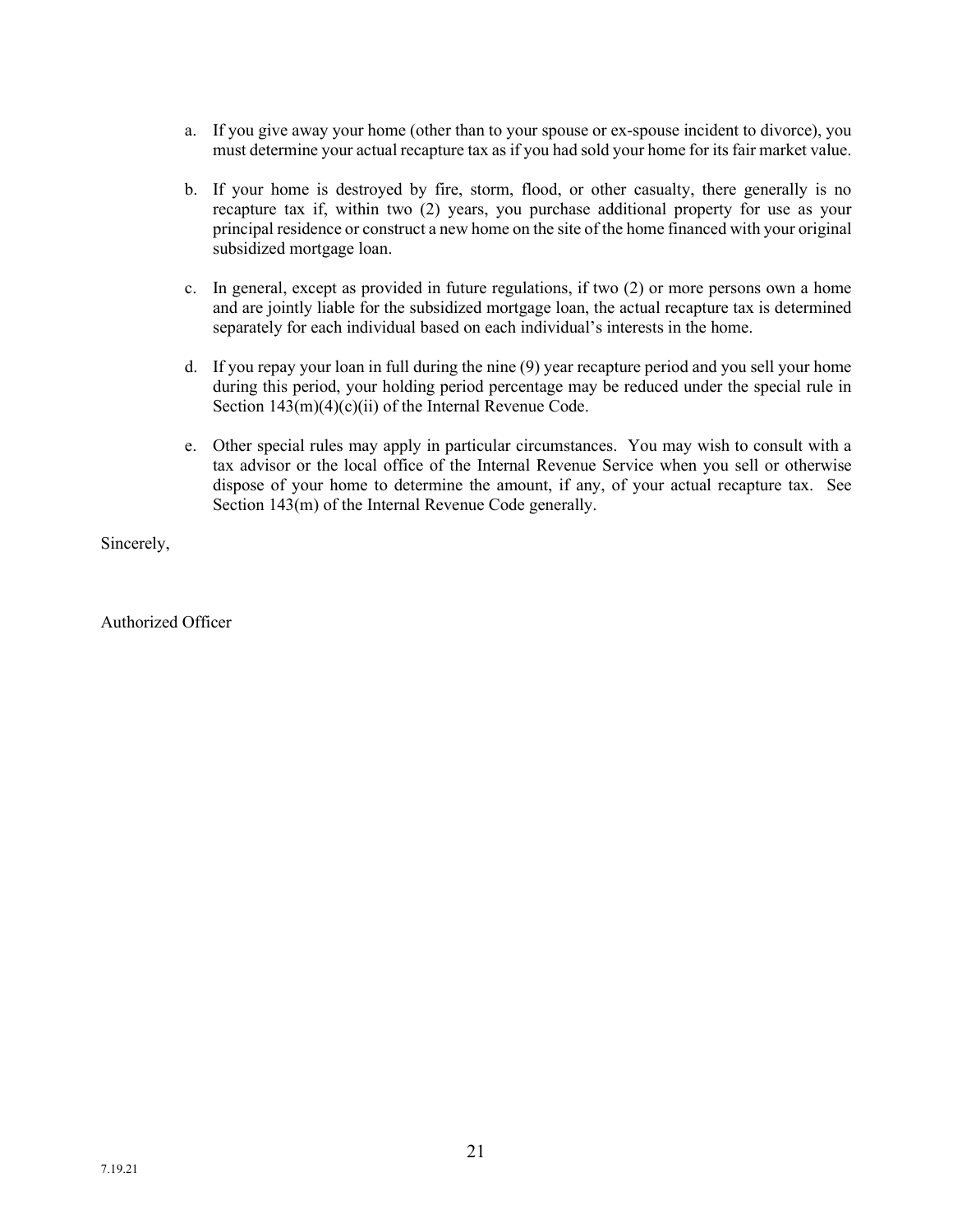## **INDIANA HOUSING AND COMMUNITY DEVELOPMENT AUTHORITY FIRST PLACE CONVENTIONAL PROGRAM INTEREST RATE CHANGES SECTION 6**

### 1. Interest Rate Change:

- a. The interest rate may change throughout the day, based on fluctuations in the market interest rate.
- 2. Notification of Rate Change
	- a. A rate sheet will appear in IHCDA Online when the Participating Lender accesses IHCDA Online to reserve a loan.
	- b. The Participating Lender should refer to the reservation confirmation prior to submitting the IHCDA Affidavit to confirm the correct interest rate for the loan.
	- c. It is the Participating Lender's responsibility to check IHCDA Online to determine the current interest rate prior to applying for a loan on behalf of a Mortgagor.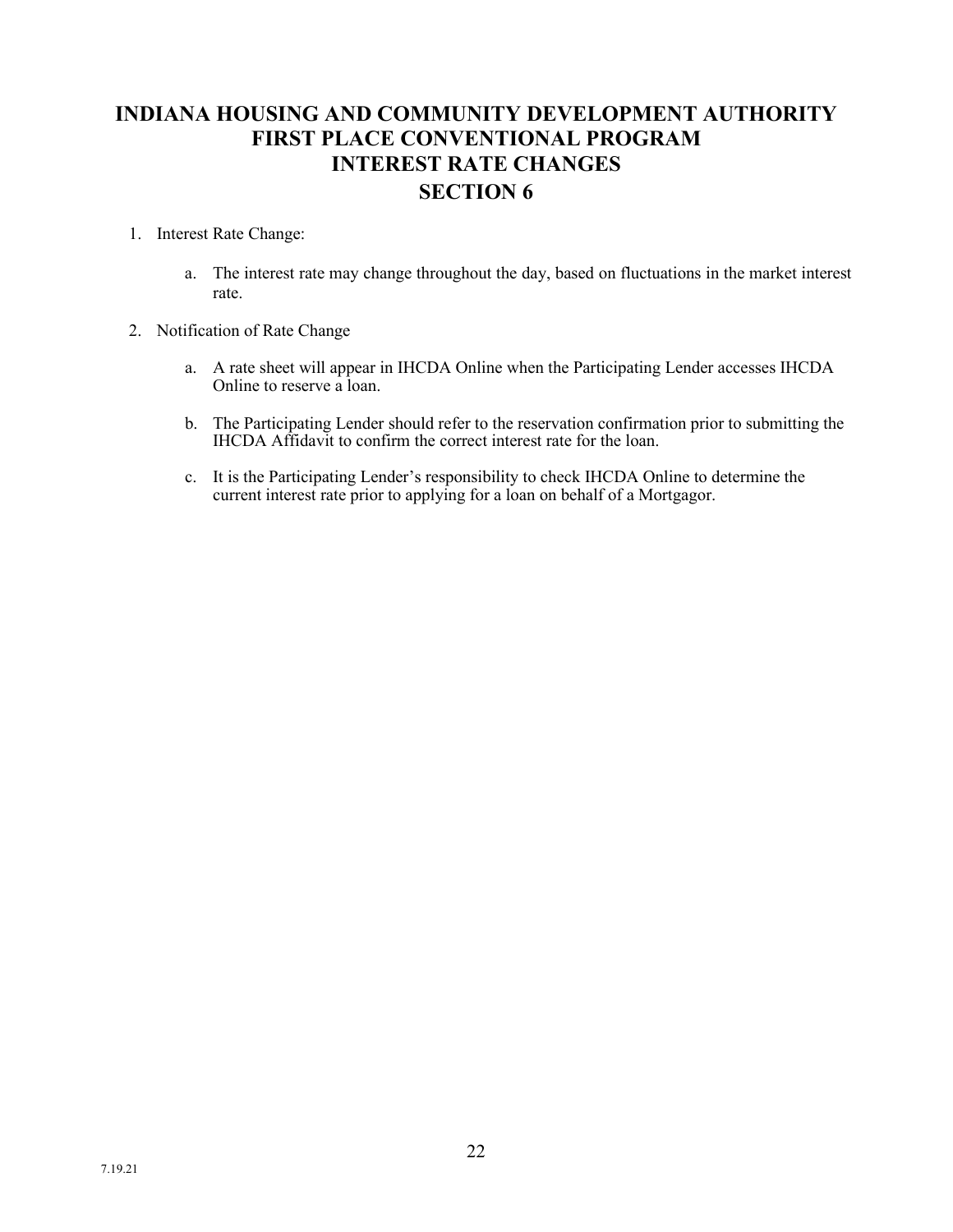## **INDIANA HOUSING AND COMMUNITY DEVELOPMENT AUTHORITY FIRST PLACE CONVENTIONAL PROGRAM FEE SCHEDULE SECTION 7**

The following are the fees associated with the First Place Conventional Program:

### 1. Reservation Fees:

- a. Flat non-refundable fee of \$100.00.
- b. The reservation fee must be received prior to IHCDA reviewing the loan for approval.
- c. The Participating Lender may ACH wire the reservation fee to IHCDA. IHCDA will forward the ACH wire information to the Participating Lender once a signed Mortgage Origination and Sale Agreement (MOSA) is received and approved by IHCDA. The Participating Lender may submit as many reservation fees per ACH wire as the Participating Lender desires. However, the Participating Lender must provide the IHCDA loan number as an identifier for each ACH reservation fee submitted. The Participating Lender must have a reservation number from the IHCDA Online before submitting fees.
- d. If a Participating Lender is unable to submit the reservation fee by ACH wire they may submit Mortgagor's certified funds or Participating Lender's check payable to IHCDA. A separate check must be made out for each reservation fee. IHCDA does not accept cash, coins or personal checks from the mortgagor.
- 2. Extension Fees:
	- a. Commitment Extension:

| $i.$ 15 days | .12500%  |
|--------------|----------|
| ii. 30 days  | .25000\% |

- 3. Reinstatement, extension and late submission fees can be paid by any party and are non-refundable.
- 4. The Participating Lender shall be compensated one and three quarters percent (1.75%) of the mortgage amount, which is payable upon the sale of the loan to the Master Servicer.
- 5. Origination Fees and Allowable Participating Lender Fees:
	- a. The maximum amount that can be charged on each loan with respect to Origination fees will be limited to one percent (1%) regardless who is paying it. In addition, the maximum amount a lender may charge in lender fees will be limited to twelve hundred dollars (\$1,200), without respect to who is paying them.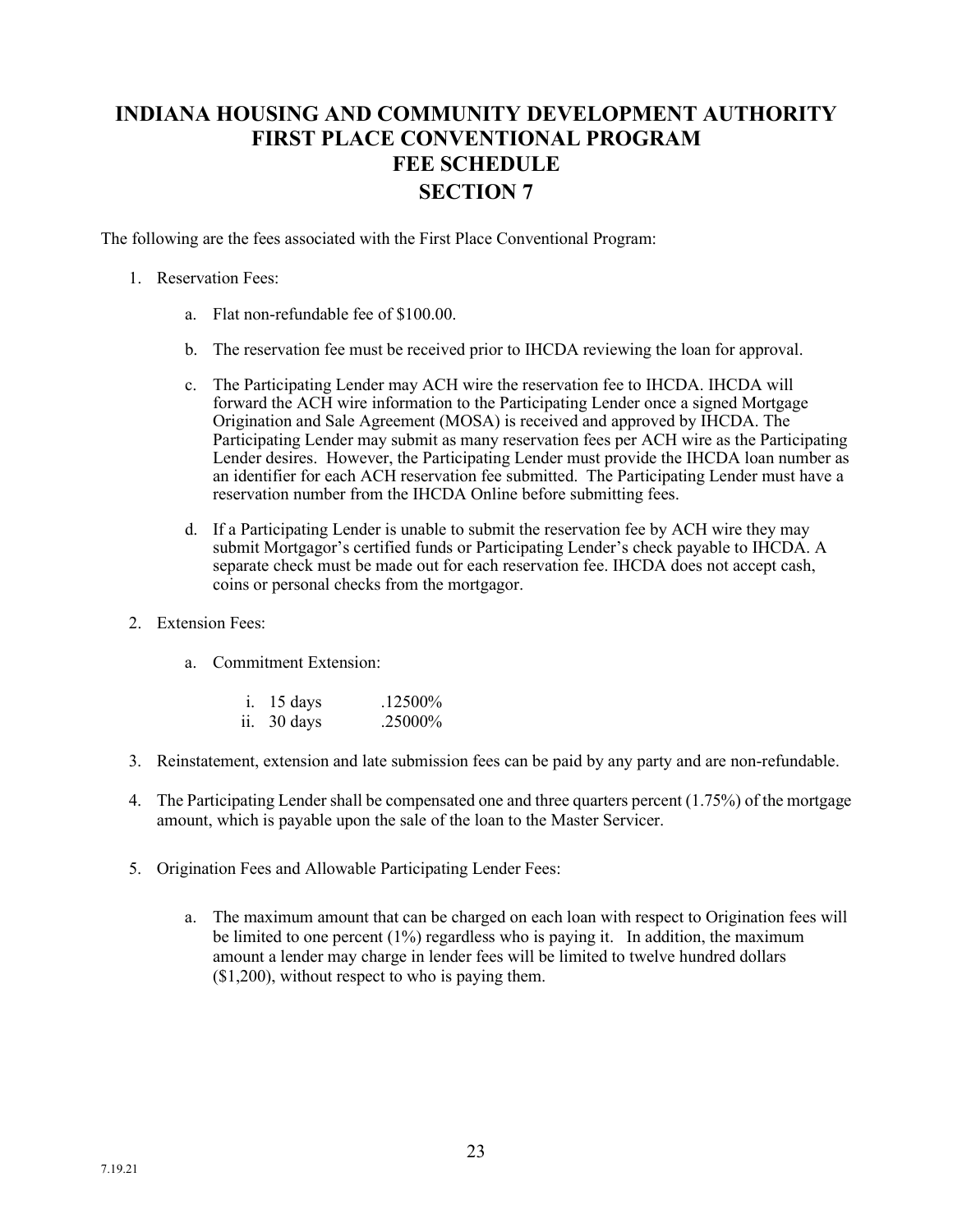## **INDIANA HOUSING AND COMMUNITY DEVELOPMENT AUTHORITY FIRST PLACE CONVENTIONAL PROGRAM RESERVATION PROCEDURES SECTION 8**

### 1. Preliminary Eligibility Review

- a. Before making a reservation request for a First Place Conventional loan, the Participating Lender is required to:
	- i. Receive a fully executed Purchase Agreement;
	- ii. The Participating Lender is to determine, if the home is located in a Qualified Census Tract (refer to Section 1, of this Program Guide); and
	- iii. The Participating Lender is to review if the Mortgagor meets all other Program eligibility requirements.
- b. The Participating Lender cannot reserve a loan that it cannot close in its own name.
- c. The Mortgagor cannot execute IHCDA documents without an IHCDA reservation number.
- 2. Reservation Request
	- a. The Participating Lender must make reservation requests using the IHCDA Online. All reservations will be accepted on a first-come, first-served basis and are always subject to availability of funds. IHCDA Online will confirm the reservation number immediately.
- 3. Modifications
	- a. A Participating Lender must request any change to a Mortgagor's reservation, subject to the following conditions:
		- i. Increases in Mortgage Amount
			- 1. Requests for increases in loan amounts will be subject to the availability of funds. Participating Lenders should include the purchase price and loan amount (original and revised) via email.
		- ii. Change of Address
			- 1. The Participating Lender should contact the IHCDA Homeownership Department and the appropriate changes will be made at that time. In this case the commitment expiration date will start over. If the file has already been underwritten by IHCDA the Participating Lender will need to contact the appropriate IHCDA Homeownership Department underwriter.
- 4. Transfer of Reservation (Mortgagor)
	- a. IHCDA will not allow the transfer of a reservation from one Mortgagor to another Mortgagor.
- 5. Transfer of Reservation (Participating Lender)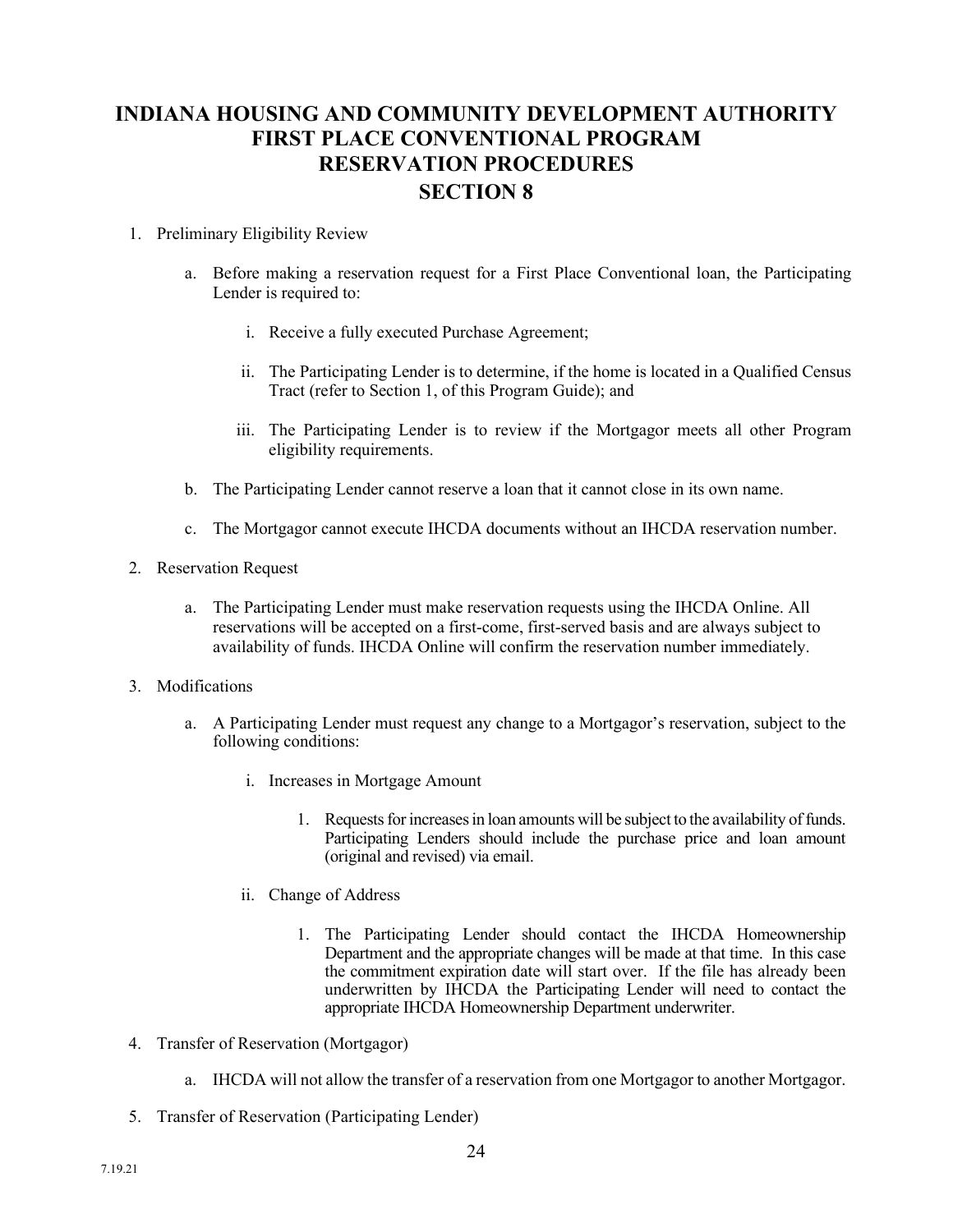- a. IHCDA will allow a transfer of a reservation from one Participating Lender to another.
	- i. The original Participating Lender must submit an e-mail stating that the reservation and the reservation fees are to be transferred to the new Participating Lender.
	- ii. The new Lender must be a Participating Lender with the Program and submit an email requesting an exception code to re-reserve a new loan.
	- iii. The original reservation will be canceled allowing the new Participating Lender to reserve the loan.
	- iv. The Mortgagor will receive the current interest rate for the day when the new reservation is locked.
	- v. The reservation fee will be transferred to the new reservation number, if applicable.
	- vi. The new Participating Lender must upload an IHCDA Affidavit to IHCDA for review.
	- vii. The new Participating Lender cannot close the loan without receiving approval from IHCDA with the new Participating Lender's name specified on the documents.
- 6. Cancellation of a Reservation
	- a. If the Participating Lender determines that it will not close a loan for which it has received a reservation number, the Participating Lender should notify the IHCDA Homeownership Department as soon as possible.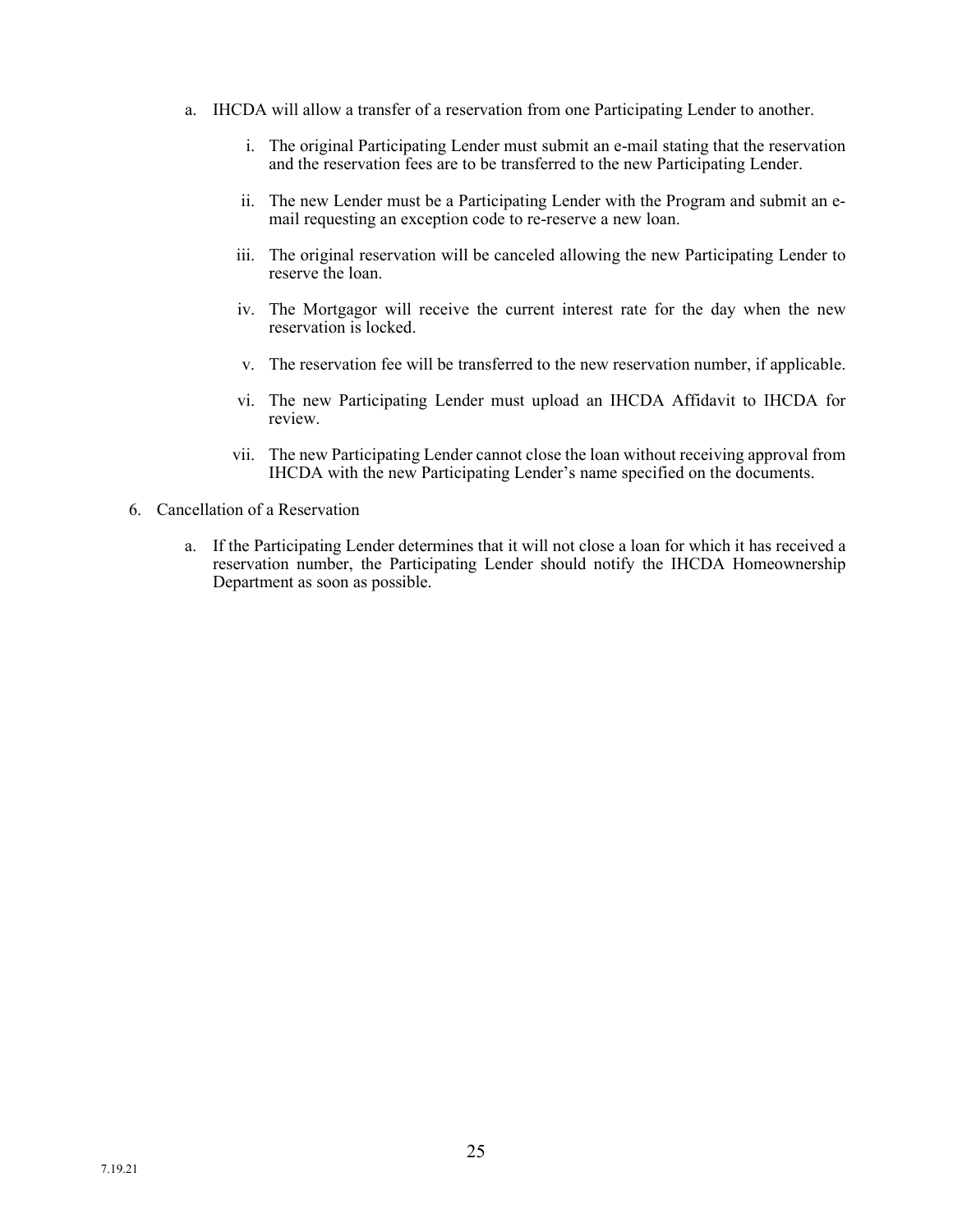## **INDIANA HOUSING AND COMMUNITY DEVELOPMENT AUTHORITY FIRST PLACE CONVENTIONAL PROGRAM PRE-APPROVAL UPLOAD SECTION 9**

Participating Lenders are encouraged to pre-qualify Mortgagors for credit eligibility whenever possible.

#### 1. Submission

- a. The Participating Lender is responsible for performing a thorough inquiry to determine whether both the Mortgagor and the Subject Property meet Program requirements.
- b. To obtain preliminary approval needed to close the loan:
	- i. The reservation fee must be received by IHCDA; and
	- ii. IHCDA's documents cannot be dated prior to the date of the reservation
	- iii. The following documentation uploaded and approved:
		- 1. IHCDA Homeownership Affidavit (see points 2 and 3, below)
		- 2. Appraisal
		- 3. The appropriate homebuyer education certificate of completion:
			- a. "CreditSmart" certificate for Fannie Mae Loans
			- b. "Framework" certificate for Fannie Mae or Freddie Mae loans
- 2. Pre-Approval Upload (Approval)
	- a. All files will be reviewed in the order that they are received, and the reservation fees have been applied.
	- b. IHCDA will underwrite all files within a reasonable amount of time from the date that the file is uploaded into IHCDA Online. Participating Lenders are encouraged to check IHCDA Online regularly for the status of the affidavit.
	- c. When IHCDA determines that the affidavit is complete and in compliance with Program requirements, IHCDA will change the status to reflect Closing Upload in IHCDA Online.
	- d. IHCDA Online will show a date that the loan expires, which is known as the Commitment Expiration Date, (sixty (60) days after the date of reservation on all properties).
	- e. The Participating Lender must have received final approval from IHCDA on or before the Commitment Expiration Date, as shown in IHCDA Online.
- 3. Pre-Approval Upload (Incomplete)
	- a. If IHCDA needs additional information or if the Affidavit is incomplete, the status will show "Incomplete" in IHCDA Online.
	- b. The Participating Lender is responsible for reviewing the open conditions and uploading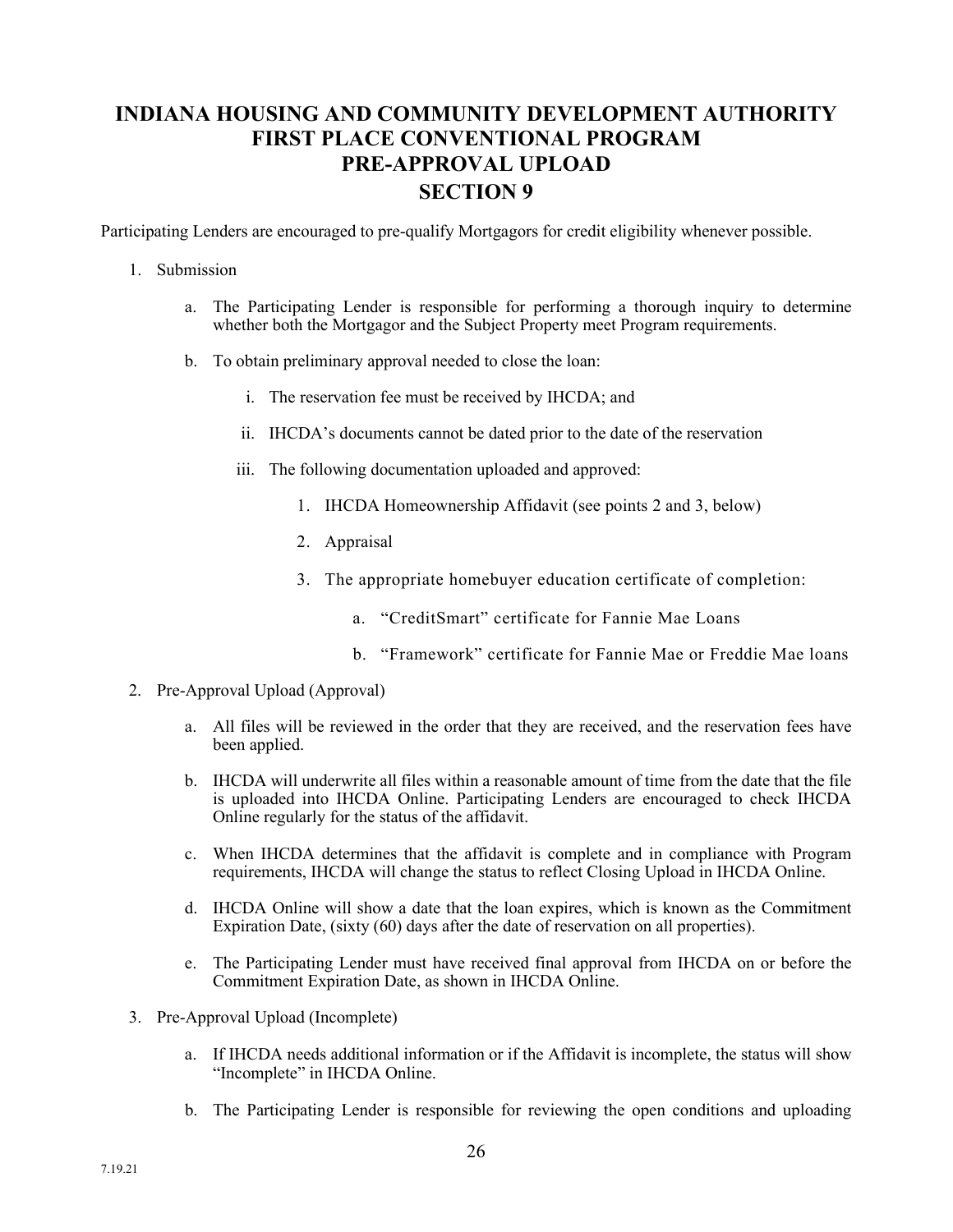documentation to resolve such issue that has created the open condition.

c. IHCDA will review the application conditions within a reasonable amount of time from the date the condition is uploaded.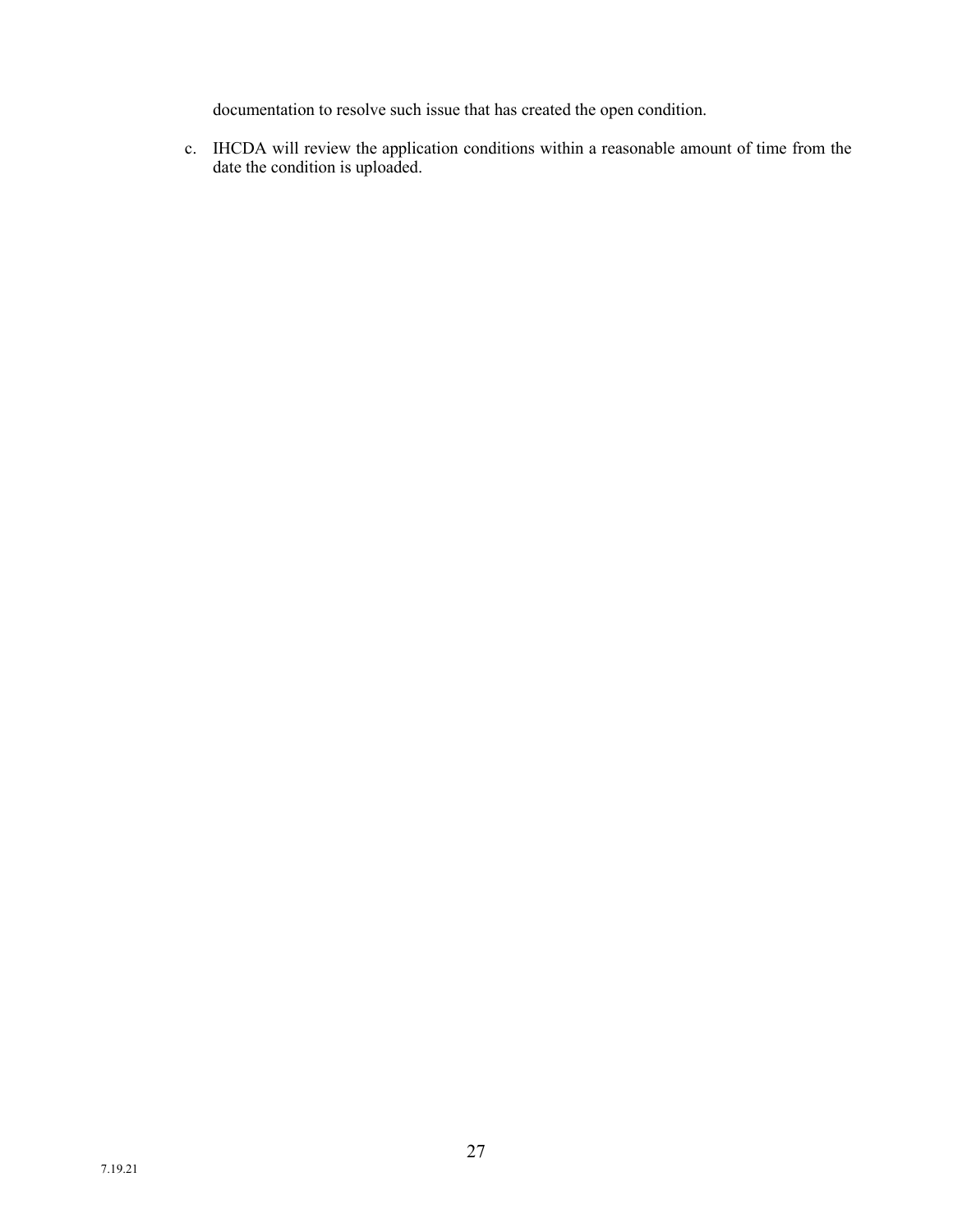## **INDIANA HOUSING AND COMMUNITY DEVELOPMENT AUTHORITY FIRST PLACE CONVENTIONAL PROGRAM DOWN PAYMENT ASSISTANCE SECTION 10**

#### 1. Second Mortgage

- a. The First Place Conventional Program offer DPA in the form of a loan secured by a Second Mortgage to certain qualified Mortgagors ("Second Mortgage").
- b. The First Place Conventional Program offers DPA to certain qualified Mortgagors not to exceed six percent (6%) of the lower of the purchase price or the appraised value.
- c. There will be a full nine (9) year affordability period associated with the Second Mortgage (the "Affordability Period").
	- i. If the Mortgagor refinances or sells the home within this full nine (9) year Affordability Period, the Second Mortgage is due and payable in full immediately.
- d. DPA funds may be provided with Conventional financing.
- e. The funds may be used for down payment, closing costs and pre-paids.
- f. The DPA is governed by the IHCDA Second Mortgage and the IHCDA Second Mortgage Promissory Note.

Neither the First nor the Second Mortgages may be closed prior to the Committed Approval Date shown in IHCDA Online. If there is a violation of the foregoing, the originating Participating Lender shall retain the First and Second Mortgages. If the First Mortgage is not purchased by the Master Servicer or sub-servicer, for any reason, the originating Participating Lender shall retain the First Mortgage and Second Mortgage. The Participating Lender will also be required to reimburse IHCDA in the amount of the second mortgage within thirty  $(30)$  days.

- 2. Second Mortgage Execution Information
	- a. The Second Mortgage is due upon maturity. Maturity is defined as the first to occur of the following dates:
		- i. If Mortgagor does not continue to utilize the property as its principal residence throughout the full nine (9) year Affordability Period;
		- ii. If Mortgagor sells or refinances the property during the full nine (9) year Affordability Period:
		- iii. If the Mortgagor violates any other terms and conditions contained in the second note, the second mortgage, or any other agreement made between IHCDA and Mortgagor and related to the loan;
		- iv. If Mortgagor is in default under the terms of its First Mortgage on the property and foreclosure proceedings have been initiated during the full nine (9) year Affordability Period;
		- v. If it becomes evident to IHCDA that any representation or warranty made by the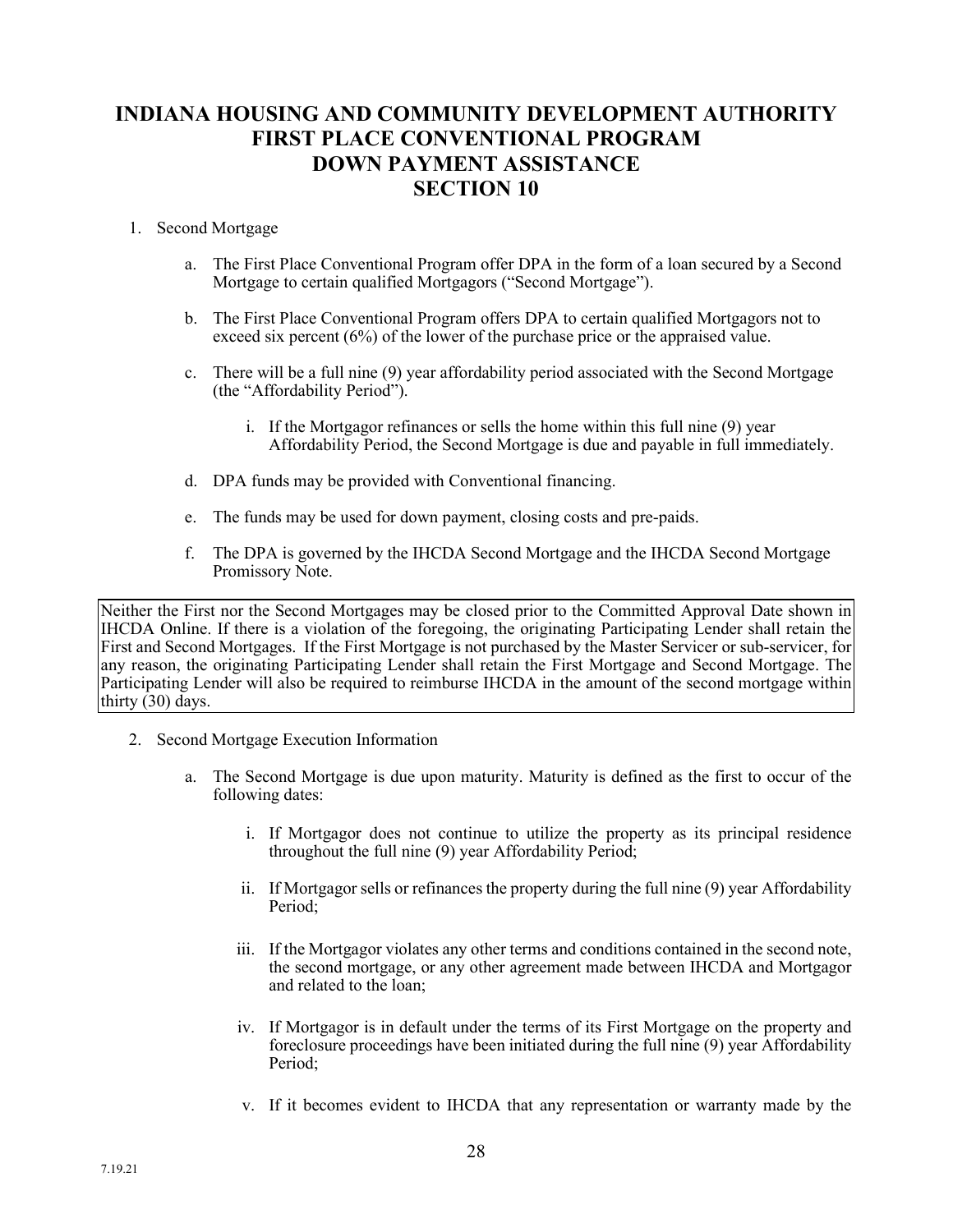Mortgagor at the time it applied for the loan was false, misleading, or fraudulent.

- b. The Participating Lender or Mortgagor must contact the Master Servicer directly in the case of a payoff on the First Mortgage and the Second Mortgage at 1-800-562-5165.
- c. Forgiveness of the debt is covered in the Promissory Note.
- d. IHCDA will not allow the Second Mortgage to be subordinated at any time to any claim except to the original First Mortgage.
	- i. The Participating Lender should explain this to the Mortgagor.
- 3. Requesting DPA Funds
	- a. The DPA will be funded directly by IHCDA once the loan has reached the stage of Committed "Approved". The Participating Lender is required to input the Title Insurance Company's ACH/routing information into IHCDA Online when the loan has reached the Committed "Approved" stage. The funds will be ACH/wired to the Title Company closing the loan. Please allow forty-eight (48) business hours for wire disbursements (one (1) day for disbursement and an additional day to verify funds being received by the Title Company). Wires are processed once a day.
	- b. The Participating Lender is not allowed to fund the DPA at the time of closing. A refund of the DPA from IHCDA to the Participating Lender is not allowed. If the Participating Lender funds the DPA, the loan is out of compliance and the Participating Lender must return the DPA funds IHCDA has provided, if sent.
	- c. If the loan does not close within three (3) business days of the original closing date, the Participating Lender must return the funds associated with the DPA to IHCDA. In addition, if the Master Servicer is unable to purchase the loan, the Participating Lender must return the funds associated with the second mortgage to IHCDA within thirty (30) days after receiving notification from the Master Servicer that it is unable to purchase the loan.
- 4. Intermediary Disbursements
	- a. The IHCDA Online System is not set up to enter more than one (1) financial institution. If there is an intermediary bank involved, please contact the IHCDA Homeownership Department.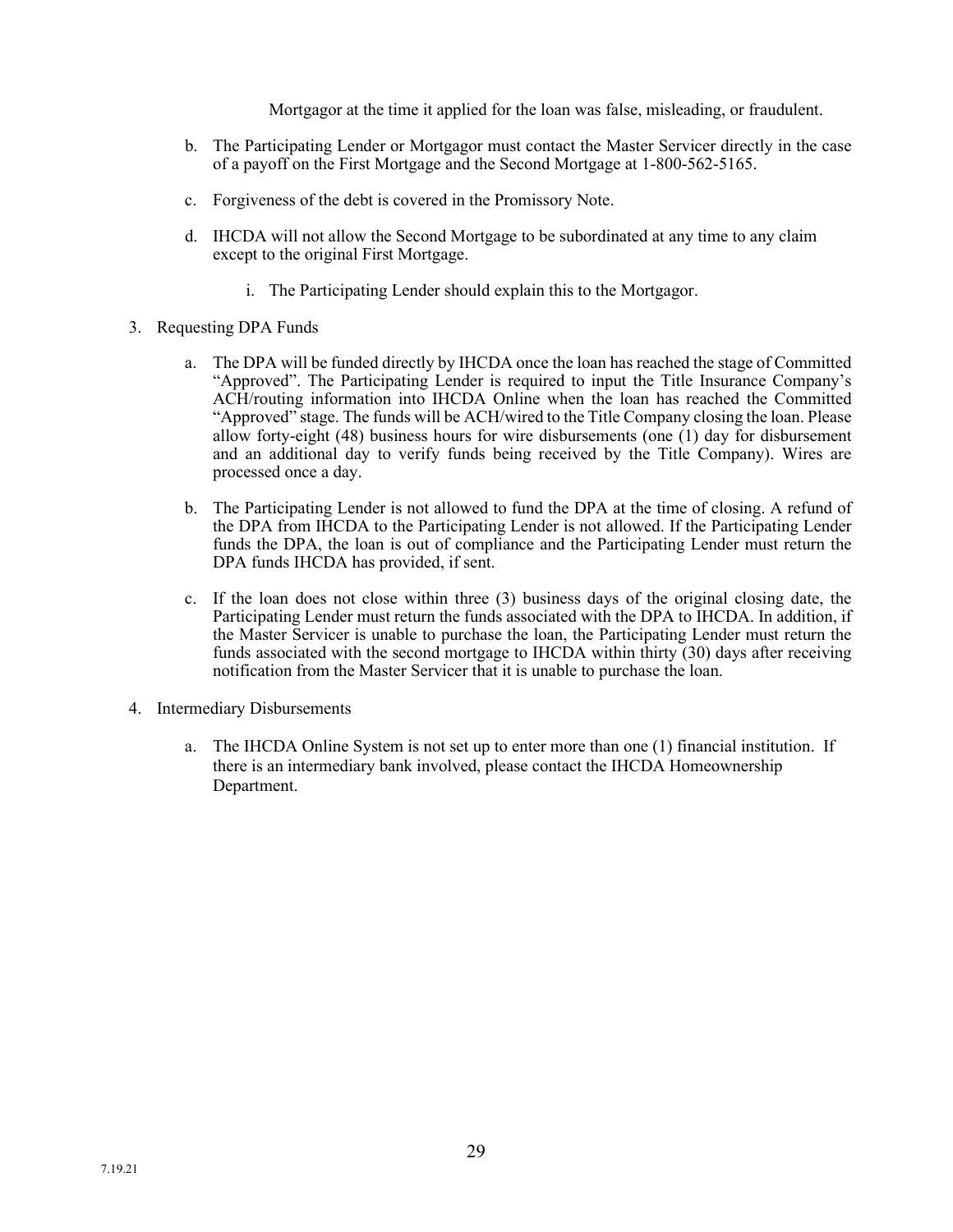## **INDIANA HOUSING AND COMMUNITY DEVELOPMENT AUTHORITY FIRST PLACE CONVENTIONAL PROGRAM CLOSING PACKAGE UPLOAD SECTION 11**

Participating Lenders are encouraged to review all documentation prior to uploading into IHCDA Online.

#### 1. Due Date

a. After the loan closing, the Participating Lender shall forward to IHCDA the executed closing package which must be received by IHCDA within 30 days of closing. The "Commitment Expiration Date" is sixty (60) days after the date of reservation on all properties. Extensions may be granted. Contact IHCDA for extension requests.

#### 2. Submission

- a. After the loan closing, the Participating Lender shall upload the executed closing package, which consists of the following:
	- i. Final Loan Originator Signed 1003
	- ii. Final Signed IHCDA Informational Statement
	- iii. Final Signed IHCDA Second Mortgage
	- iv. Final Signed IHCDA Promissory Note
	- v. Final Signed IHCDA Gift Letter
	- vi. Final Signed IHCDA Mortgage Rider
	- vii. 3 Years Tax Transcripts
	- viii. Signed Purchase Agreement/Counters/Amendments
	- ix. Signed Closing Disclosure
	- x. Mortgage Note
- b. IHCDA documents cannot be dated prior to the date of closing.
- c. The Uniform Residential Loan Application (URLA Form 1003) can be dated prior to the date of the purchase agreement.
- d. E-signatures are not permitted on IHCDA produced documents.

#### 3. Closing Package Submission (Approval)

- a. All files will be reviewed in the order that they are received.
- b. IHCDA will underwrite all files within a reasonable amount of time from the date that the file is received.
- c. Participating Lenders are encouraged to check IHCDA Online regularly for the status of its closing packages.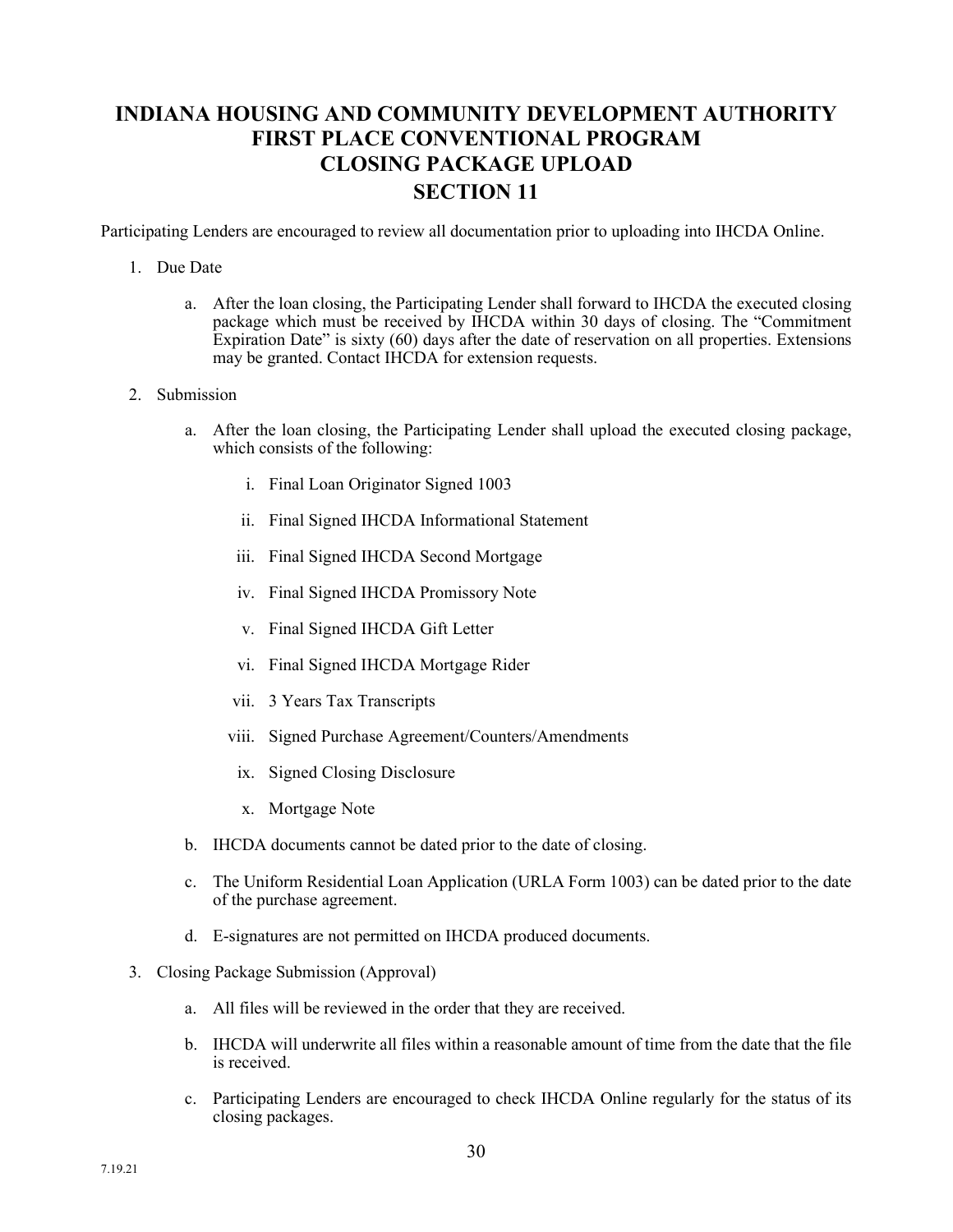- d. When IHCDA determines that the closing package is complete and in compliance with Program requirements, IHCDA will change the status to reflect Closing Package Review "Approved" in IHCDA Online.
- e. IHCDA Online will show a date that the loan expires, which is known as the Commitment Expiration Date (sixty (60) days after the date of reservation on all properties).
- f. The Participating Lender must have received final approval from IHCDA on or before the Commitment Expiration Date, as shown in IHCDA Online.
- 4. Closing Package Upload (Incomplete)
	- a. If IHCDA needs additional information or if there are incomplete documents, the status will be considered "incomplete" and show as such in IHCDA Online.
	- b. IHCDA will review the closing conditions within a reasonable amount of time from the date the conditions are uploaded.